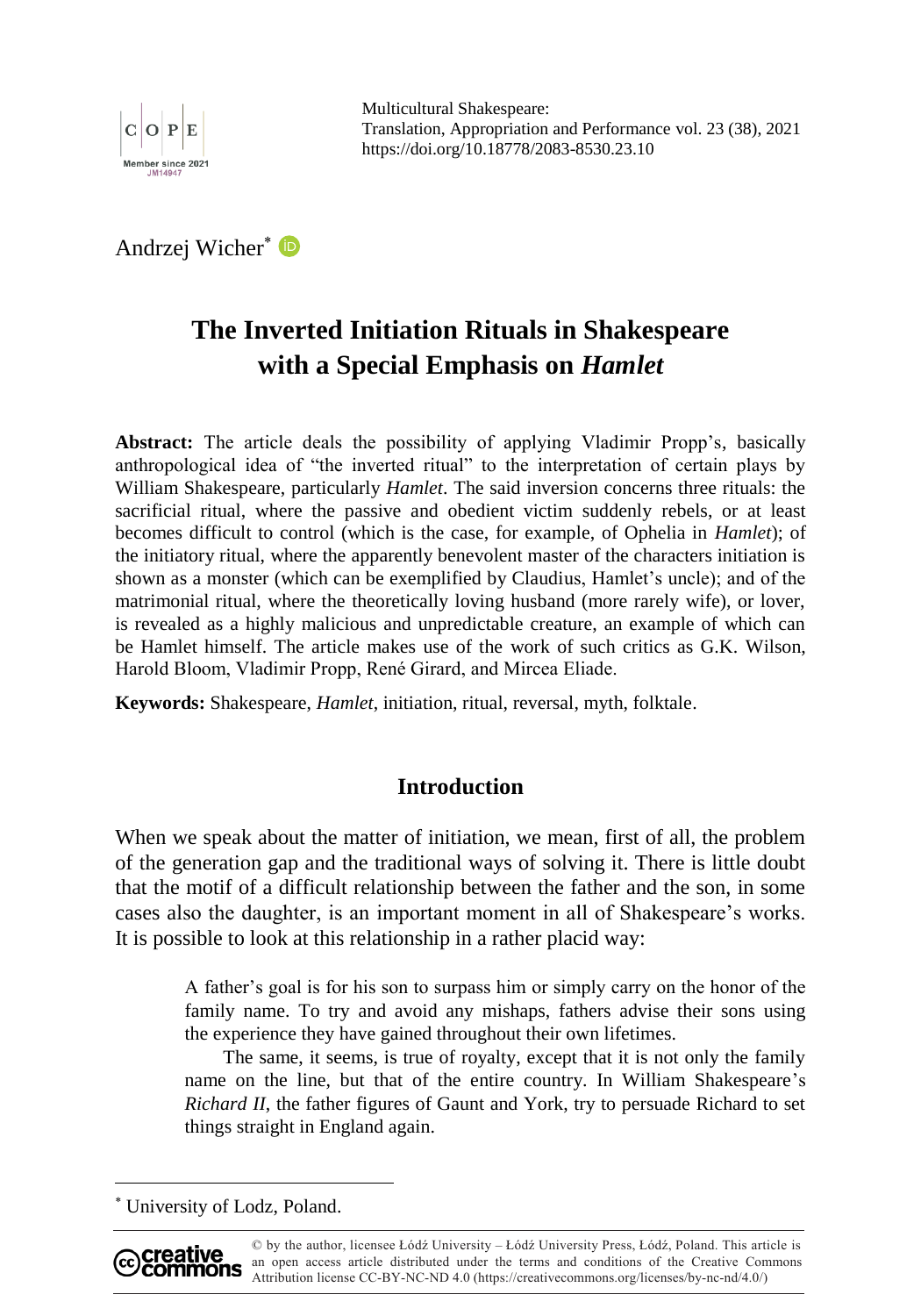In *Henry IV*, it is Bolingbroke himself that bestows guidance upon his estranged son, Prince Henry, who seems to prefer the company of drunks and thieves to those in the court. His speech, delivered after he finds out about the Percy family rebellion, is intended to get his son to assume his responsibilities in a time of great need. (N.B. 1)

In this passage, it is tacitly assumed that fathers, or father figures, in Shakespeare are benevolent, and if they appear stern and censorious, it is for the good of the wayward son. Richard II represents a member of the younger generation, who foolishly assumes that he knows better—specifically, better than his uncles, John of Gaunt and Edmund of Langley, Duke of York, who act as not very empathetic, but still well-meaning counsellors and father substitutes —and, as a result, he loses everything. Prince Henry in *Henry IV*, on the other hand, finally listens to the voice of his royal father, and becomes a dutiful son, and later, after his father's death, a very serious and efficient, though short-lived, ruler.

In *Richard II*, however, York becomes ultimately disloyal to Richard: he takes up the cause of the rebel duke Henry Bolingbroke, who later becomes Henry IV. John of Gaunt, had he lived, might well have done the same, for after all he was Henry Bolingbroke's father. York's treacherousness does not prevent him from assuming a self-righteous attitude towards his own son, the Duke of Aumerle, whom he denounces as a traitor, for conspiring against the new king, and, had it not been for the intervention of his wife, the Duchess of York, he might have engineered his son's death. Thus, York is not only ineffective and unreliable as Richard's substitute father; he also shows that he can be his own son's worst enemy. To interpret him as a positive father-figure becomes almost impossible.

This role is certainly better performed in *Henry IV* by King Henry IV in relation to his son Prince Hal, later Henry V. But "better" hardly means "well" in this case. The king has to watch his son becoming a kind of gangster, who, without becoming implicated in any openly subversive activity, is still completely dismissive of his duties as the crown prince. Besides, the king, having been a rebel himself, and the person responsible for the death of his legal sovereign, Richard II, is hardly in a position to give lessons in loyalty to his own son. Henry IV's rebellious past casts a long shadow of illegitimacy over his, and not only his, reign. Logically, Henry V, as the son of a usurper, who profits from his usurpation, is a usurper, too. Later the problem of Henry IV's weak claim to the crown will lead to the outbreak of the tragic War of the Roses, which, being a civil war, caused a general collapse of public order in England.

Here we see that even in the early plays of Shakespeare, the problem of the real or substitute father's relation to his son is emphasized and shown in a light that is hardly idealistic.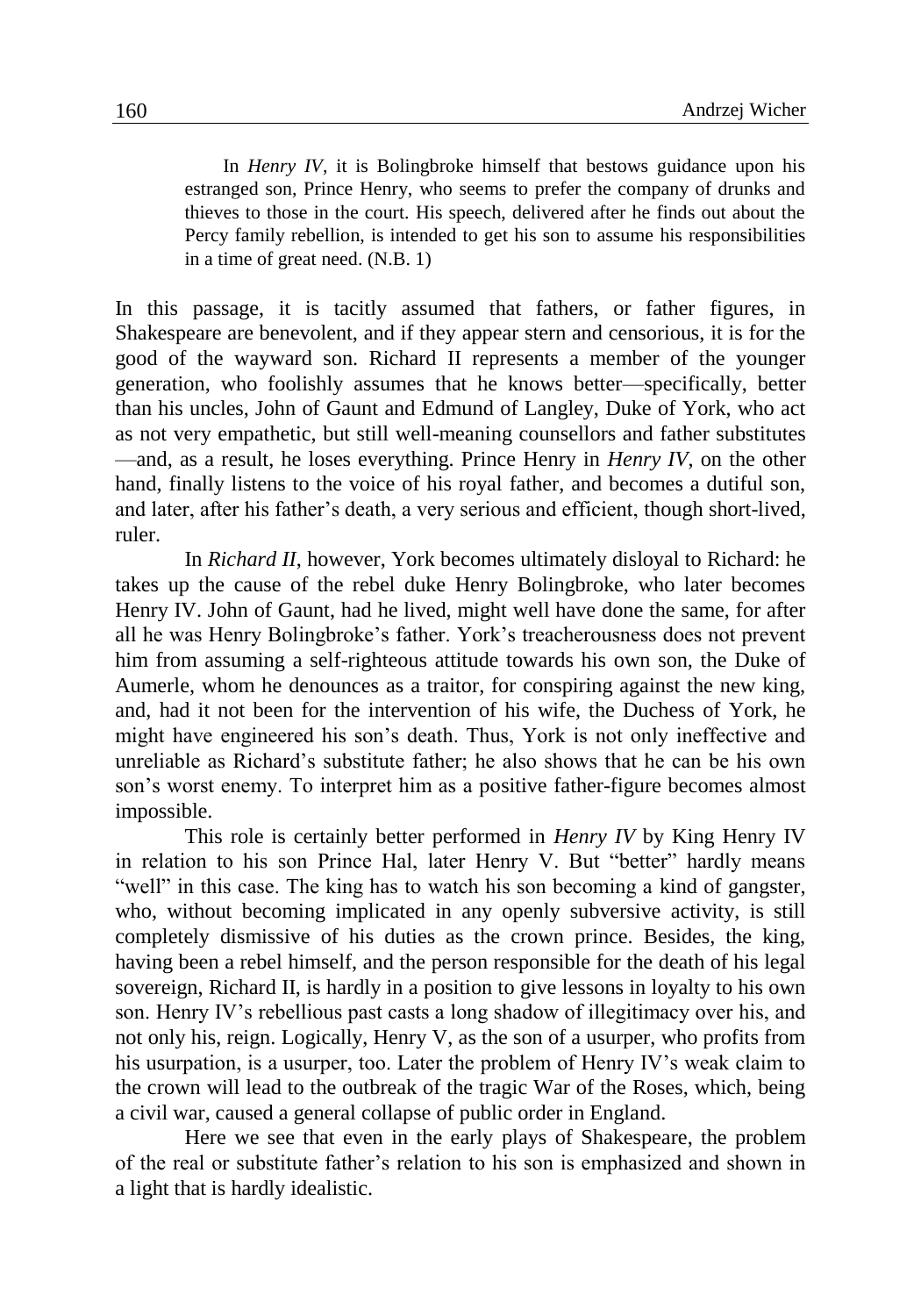# **The mechanism of the inversion**

My argument is that in Shakespeare, especially in his later plays, we come across something similar to what Vladimir Propp described as "inversion of the ritual" [*Обращение обряда*], which he defined in the following terms:

> Formerly it was customary to kill aged people, but the wondertale narrates how an old man was spared. During the time that this custom existed, a person who showed mercy to the old man would have been held up to ridicule, perhaps castigated, or even punished; in the wondertale, the person who shows mercy to the old man is depicted as praiseworthy hero who acts wisely. Similarly, it was customary to sacrifice a virgin to the river whose flood ensured good crops. This would be done at the beginning of sowing and was supposed to facilitate the growth of the vegetation. But in the wondertale, the maiden is rescued from the monster by the hero. As long as the ritual existed, such a "liberator" would have been torn to pieces as the greatest of profaners. as one who jeopardized the well-being of the people, the crops. … But with the decay of the once sacred system, the custom in which the virgin went (sometimes willingly) to her death became needless and repugnant, and the role of the protagonist switched to the former profaner who interfered with the sacrifice. (Propp, 1984: 101)

The ritual referred to here is clearly that of human sacrifice. This ritual was widely practised in Europe and in the Mediterranean in the Neolithic age, later to be replaced by animal sacrifice, as is graphically represented in the well-known Biblical story of Abraham's interrupted sacrifice of his son Isaac.

The quotation given above comes from Propp's book *Historical Roots of the Wondertale*, which is largely concerned with deriving the wondertale (known also as the fairy tale, or the tale of magic) from the ritual of initiation rather than the sacrificial ritual. The basic form of the initiation ritual is well known and there is no need to go into too much detail here. The two figures on whom this ritual is based are, first, the initiate, or initiand, who undergoes the rite of passage, (initiation), as result of which he or she is "reborn" and accepted in a new social role, and, second, the master of the initiation (*guru*), clearly a father figure, who plays the role of teacher and examiner, somebody who is often demanding, but generally benevolent, and who is glad at the initiate's final success in carrying out a series of difficult tasks.

Propp's idea of inversion applies also, or even best, to the ritual of initiation:

Between the ritual and the wondertale there is one important difference. In the ritual it is the youth's eyes that are plastered with a sticky substance, in the wondertale the same happens to the hag, or other similar characters. In other words, the myth or the wonder tale represents a precise inversion of the ritual. Why has such an inversion taken place?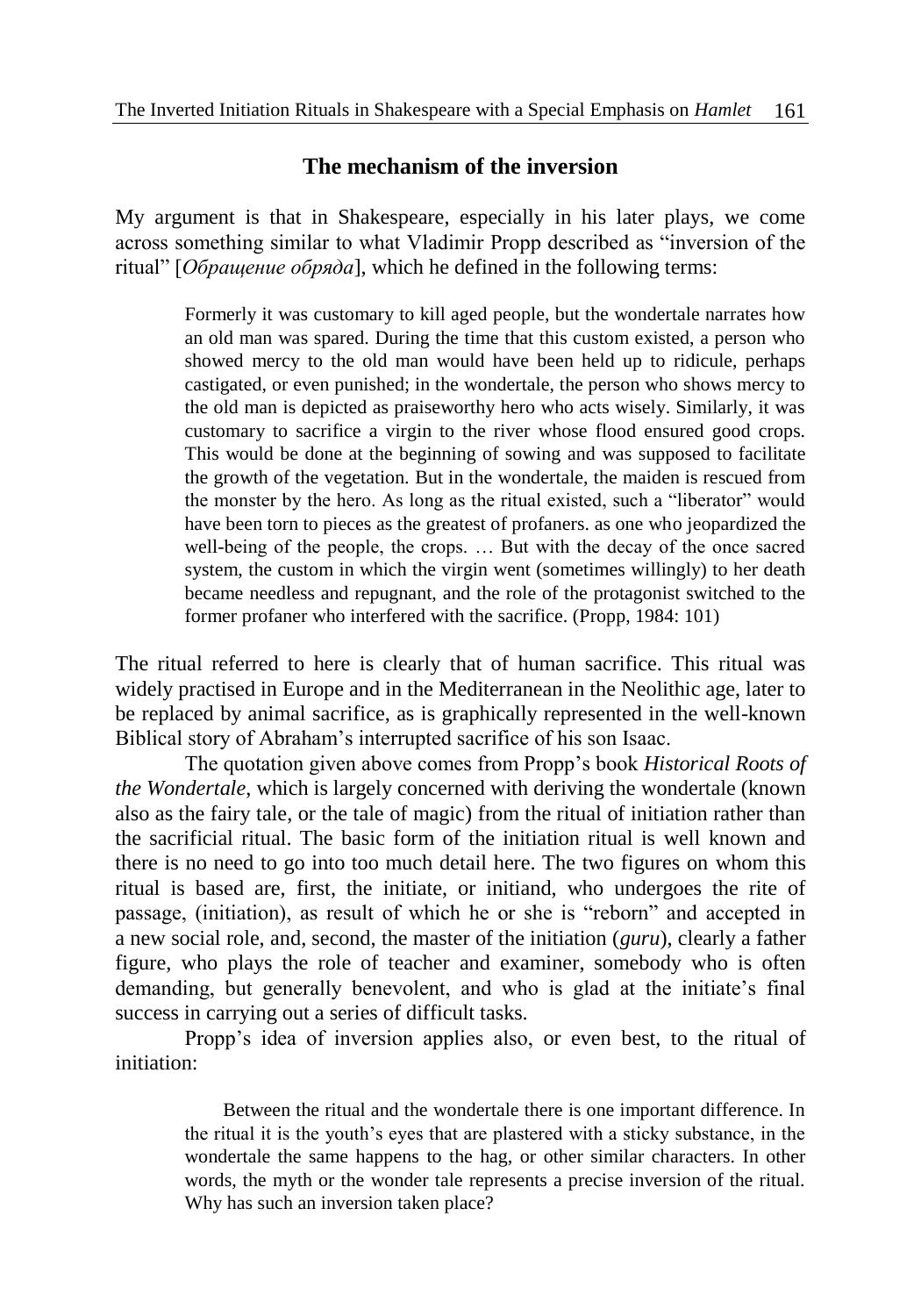The ritual was something terrible and dreadful for children and their mothers, but it was regarded as necessary, which is why the one who took part in it gained something that could be called the magic power over the animal, the ritual was thus characteristic of the primitive hunting. The moment, however, the weapons became more accomplished, and agriculture was introduced, the new system of social organization made the old cruel rituals appear unnecessary and accursed, they turn, as it were, against their own perpetrators. If, during the ritual, the youth was blinded by the creature that tortures him and threatens to devour him, the myth, liberated from the ritual, becomes a means of protest. Something similar takes place in the case of the motif of burning, in the ritual, the children are being "burned", while in the wondertale, it is the children that burn the hag. (Propp, 2003: 74)

It follows, then, that the original master of the initiation, who had fulfilled the role of a stern but benevolent examiner, underwent a transformation into an enemy. Propp speaks, for example, about the early form of the fairy tale fiery dragon, the classic enemy of the hero, which had been originally a positive and helpful character (see Propp, 2003: 309-310). The psychological mechanism of this transformation is readily understandable, for almost every student feels occasionally that the examiner is, or could be, malicious or prejudiced. But in terms of the history of culture, in the fairy tale we find something more serious, a tendency to look at the ritual, both the initiatory and the sacrificial, from the point of view of the one who suffers, or the one who has been given a difficult task. Hence, the act of saving a prospective victim is no longer counted as spoiling the ceremony, but rather as a heroic feat; likewise the figure who assigns difficult tasks to the hero is no longer a respectable guru but rather an enemy who should be eliminated. It is not for nothing that fairy-tales are regarded as part of children's literature. They may not deal with childish matters, or in a childish way, but they resolutely side with the younger generation.

Consequently, we have to do here with two states of affairs, the more archaic one corresponding to the ritual, the other characteristic of myths and folktales, which are often rooted in the ritual, but essentially different from it. In the former, the initiate is under the supervision of the master, a spiritual guide, in whose interest it is to lead the initiate successfully through the process of initiation. But in the latter, the original meaning of the ritual is forgotten and often no longer makes sense. It is replaced with what might be called the hero's warpath, which leads towards the final success, often expressed in an advantageous marriage.

It is possible to establish a logical link between the ritual of initiation and the sacrificial ritual. Initiation was often logically connected with sacrifice because the conductor of the sacrifice had to be a worthy person, perhaps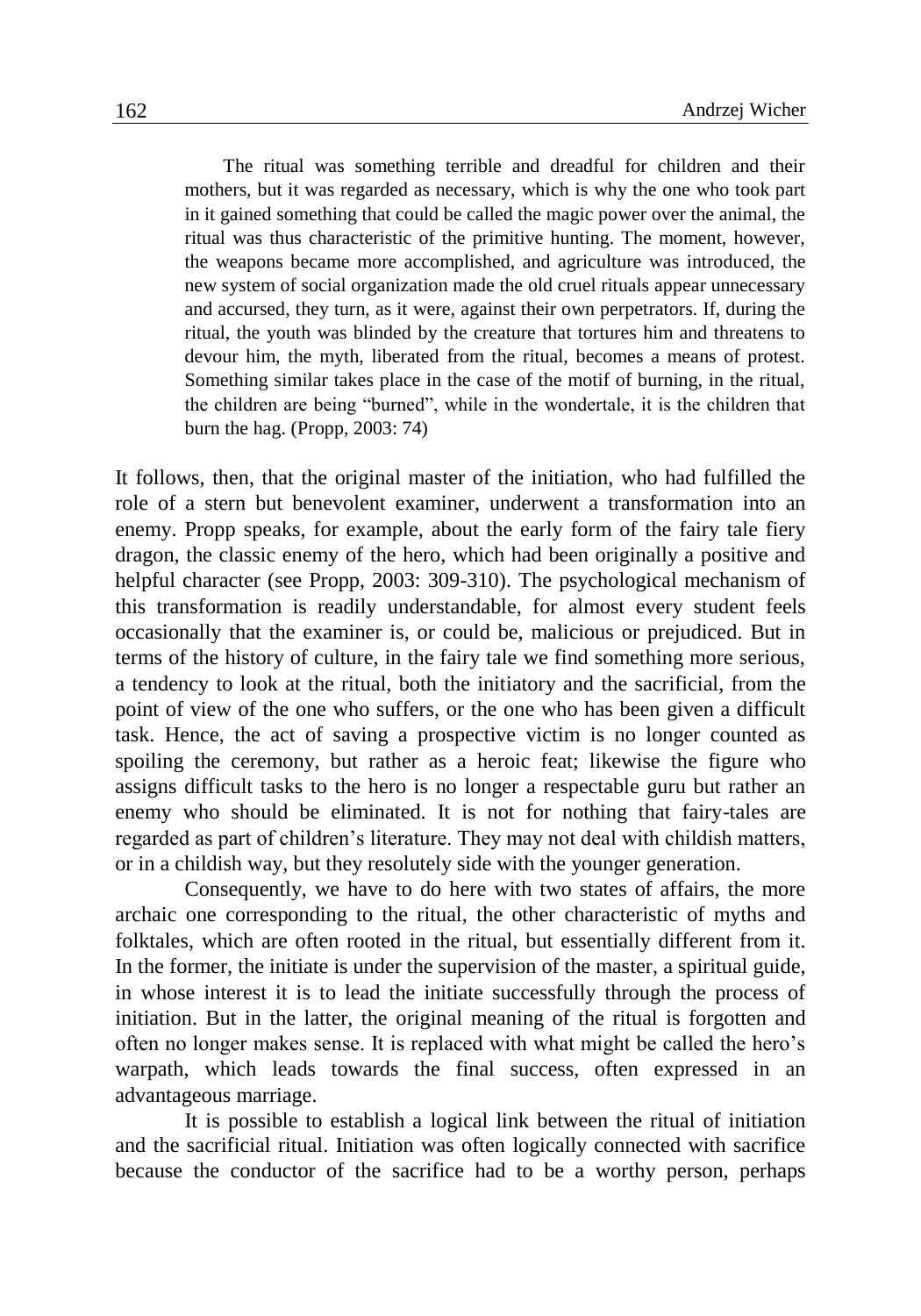a qualified priest; that is, someone who had successfully undergone the ritual of initiation. For example,

In the Vedic cult, the sacrificer and his wife were required to undergo an initiation (*diksha*) involving ritual bathing, seclusion, fasting, and prayer, the purpose of which was to remove them from the profane world and to purify them for contact with the sacred world." (Faherty 2)

Both rituals may become inverted, so that the benevolent master of the initiation changes into a malicious enemy, while the ritual of sacrifice is no longer expected to be fulfilled but rather aborted, and the sacrificial animal, or person, escapes fate.

Mircea Eliade distinguished three types of initiation ritual. The first is the most widespread and concerns the process of becoming mature, and joining the society of grown-ups. The second is focused on secret societies of all kinds, and the third is what might be called priestly initiation, at the end of which the initiate becomes a priest, shaman, or medicine man. Initiation was often logically connected with sacrifice. The two latter types are similar, the major difference being "the ecstatic element" in the shamanic initiation (Eliade  $24-26$ ).<sup>1</sup>

Eliade draws our attention to an important aspect of the historical perception of initiation rituals:

We should not forget that the triumph of Christianity and its becoming a universal religion was exactly due to its having distanced itself from the climate of the Greek and Oriental mysteries, and its advertising itself as a religion of salvation, and this salvation being accessible to everybody. (Eliade 11)

"To everybody" means clearly: not only to the initiates. In other words, the foundations of Western civilization are connected with an act of rejecting a culture based on initiation, where what Max Weber called "salvation goods" can be acquired only by a narrow elite. As Eliade also notes, our culture is no longer dominated by Christianity and has become "radically desacralized" (Eliade 11). But the principle of free access to what should perhaps no longer be called "salvation goods", but rather "culture goods", has remained intact, even though "freely accessible" is not the same as "freely available". In our post-Christian world we still believe in a society that is not dominated by some sectarian cliques, secret societies, or mafias, who reserve some special benefits for their members only. Whether our society really corresponds to those democratic, anti-elitist principles is another matter.

<sup>&</sup>lt;sup>1</sup> The translation of all the passages from Eliade's book from French into English is mine.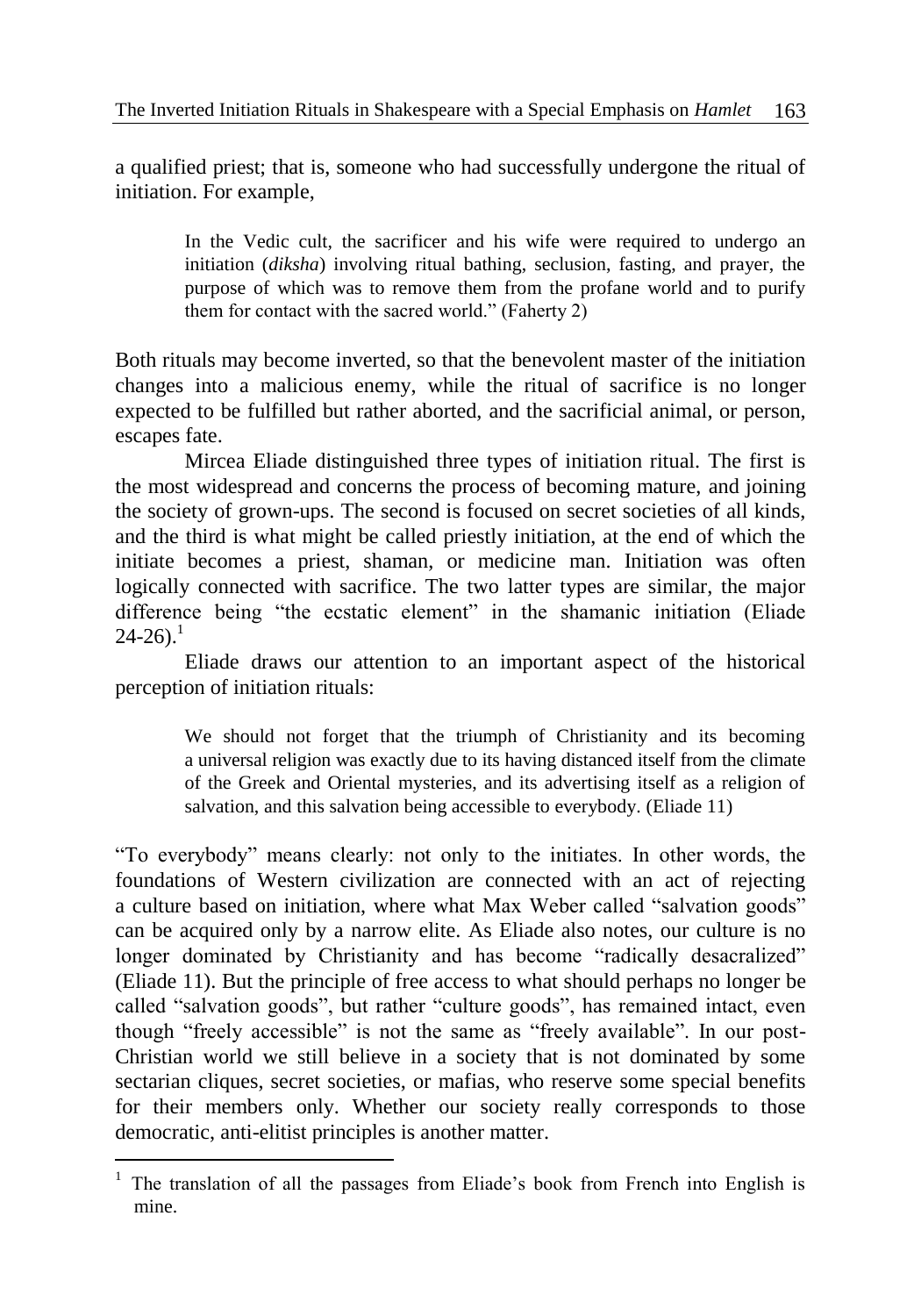What, in this context, is the position of Shakespeare and his plays? He obviously must have known initiation mainly in the Christian context. The preparation for the Christian sacraments is here a case in point. Most of them have strongly initiatory aspects. But we should not forget that in Protestant England most sacraments, with the exception of Baptism and Holy Communion, were abolished. On the other hand, it is not at all clear to what extent Shakespeare identified himself with English Protestantism. It is, in my opinion, quite possible, though by no means certain, that he was, as some scholars suggest, a crypto-Catholic.<sup>2</sup> The rise of Freemasonry, not long after Shakespeare's death, shows that there was a need in Europe for a cultural formation strictly based on initiation, the initiation of what Eliade calls the second type, that is, the one connected with joining secret societies.

The idea of connecting Shakespeare's plays with ancient rituals and their anthropological interpretation is not exactly a new one. There is, for example, an interesting book, *Shakespeare's Comic Rites* by Edward Berry (1984). Berry concentrates on Shakespeare's comedies, especially comedies, such as *The Taming of the Shrew*, *A Midsummer Night's Dream*, *Twelfth Night*, and *As You Like It*, that emphasize the motif of troubled courtship leading eventually to a marriage treated as the happy ending of the play. The ritual that is here analysed is that of marriage, which certainly may have some links with initiatory and sacrificial rituals, the most important of which is the structure of the rite of passage. There is also Naomi Conn Liebler's *Shakespeare's Festive Tragedy. The ritual foundations of genre* (2002), which I have found of considerable interest, especially because it focuses on the motif of the crisis of authority, even though the author does not interpret this crisis systematically in terms of the inversion of the ritual.

My contention then is that the negative characters in Shakespeare's plays, particularly in the tragedies, often can be profitably seen as derived from potentially positive figures through a mechanism similar to the inversion of the ritual. But the inversion in Shakespeare is far from complete: we are confronted with father (or mother) figures that are both demonic and benevolent, and quite often those two aspects may be represented by one and the same character. The same may be said as well of son (or daughter) figures, even though Shakespeare generally seems to side with the younger generation. The mechanism of inversion, it should be remembered, belongs not so much to the ritual itself but rather to those literary genres, such as the myth and the fairy-tale, that are based on it. And it is a regular feature of those genres that they side with the young hero, or heroine, rather than with, as Propp put it "accursed, old cruel rituals" (Propp 74), favouring stern, established patriarchal figures.

 $2\degree$  The question of Shakespeare's religious views is competently dealt with in the chapter "What Form of Prayer Can Serve my Turn" (Bevington, 2008: 106-142).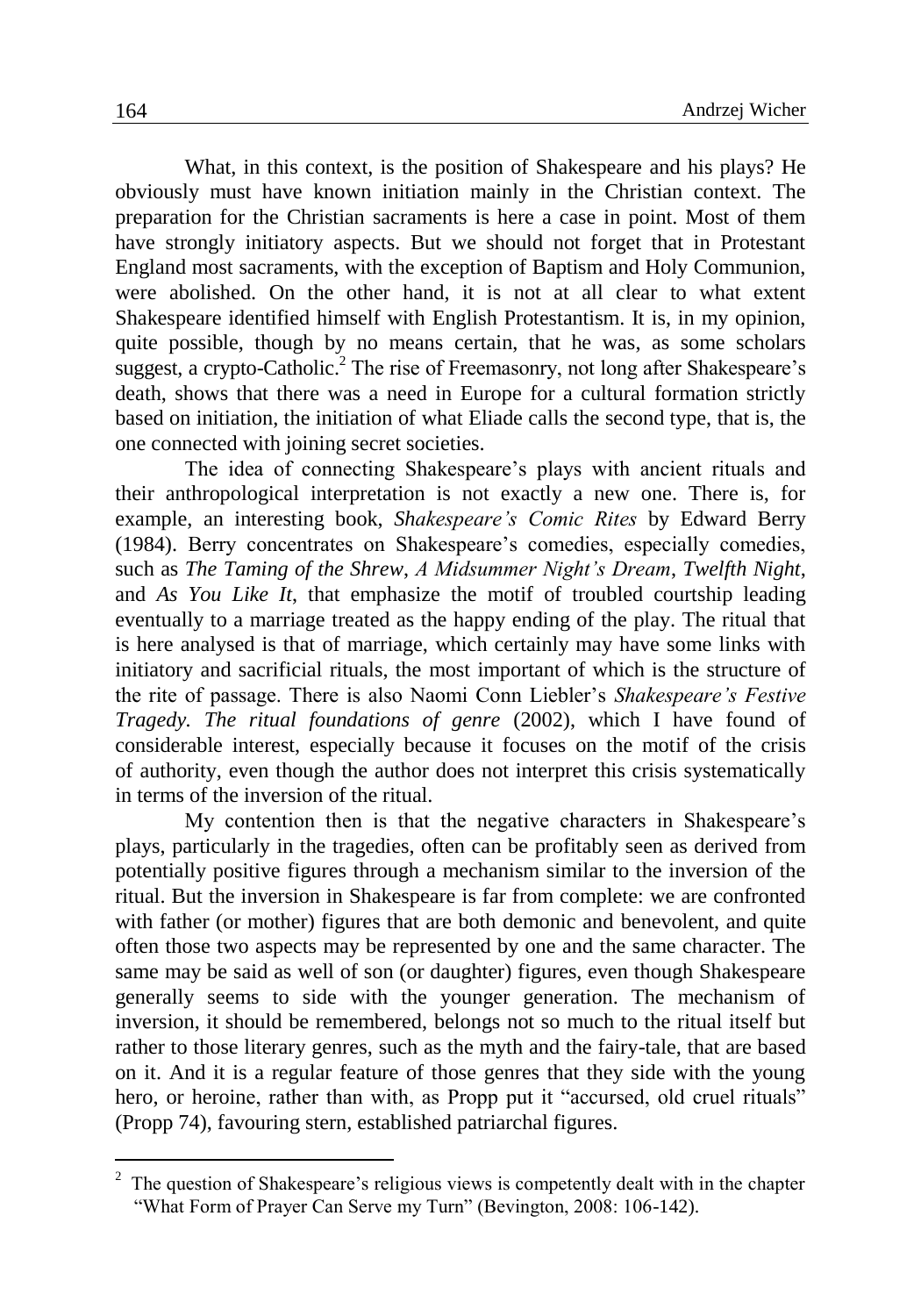The inversion of which rituals are we talking about here? There are, I think, three essential kinds: inversion of the sacrificial ritual, where the passive and obedient victim suddenly rebels; that of the initiatory ritual, where the originally benevolent master of the hero's (or heroine's) initiation is shown to be a monster, or at least potentially a monster; and that of the matrimonial ritual, where the supposedly loving husband (more rarely wife), or lover, is revealed as a highly malicious and unpredictable creature.

The very fact that Shakespeare perverts ancient rituals has long been recognised. Naomi Conn Liebler says: "The absence, misconstruction, or perversion of necessary ritual is a hallmark of Shakesperaean tragedy" (Liebler 25). She goes on to say that:

> What these tragedies celebrate, what makes them "festive," is the heroic effort of the protagonist, involving some recognition of ritualistic action at some point in the play, to hold the edges of the world together, to keep Nature's molds from cracking, and all germains from spilling at once, to set right disjointed time. … In tragedy, of course, the attempt does not work, and the crisis is not averted" (25).

The above quotation is no doubt inspired by Hamlet's famous declaration: "The time is out of joint; O curs'd spite, / That ever I was born to set it right!" (1.5.188). What Liebler apparently fails to notice is that a perversion of the ritual may be itself conducive to regeneration, albeit an imperfect one.

## **Hamlet's paradoxical initiation**

The most obvious example of the inverted initiation ritual is probably *Hamlet*, a play in which the hero is confronted with two father figures, his biological father and his stepfather, who is at the same time his uncle. Hamlet ostensibly loves his father and hates his uncle, treating the latter as a grotesque parody of the former, but his relationship with both is in fact much more complicated. Harold Bloom argued that Hamlet's real father was the jester Yorick, while his relationship with the biological father (if the Old Hamlet really was his biological father) was rather cold:

> The prince evidently will go to his death having kissed Yorick the king's jester, his substitute father, rather more often than he is likely to have kissed Gertrude or Ophelia, let alone his awesome warrior-father. … Whose son was Hamlet? ... 'What is really unique about Hamlet is not his unconscious wish to be patricidal and incestuous, but rather his conscious refusal to actually become patricidal and incestuous.' Gertrude dies with Hamlet (and with Claudius and Laertes), but it is remarkable that Hamlet will not kill Claudius until he knows that he himself is dying, and that his mother is already dead. (Bloom, 1998: 418-419)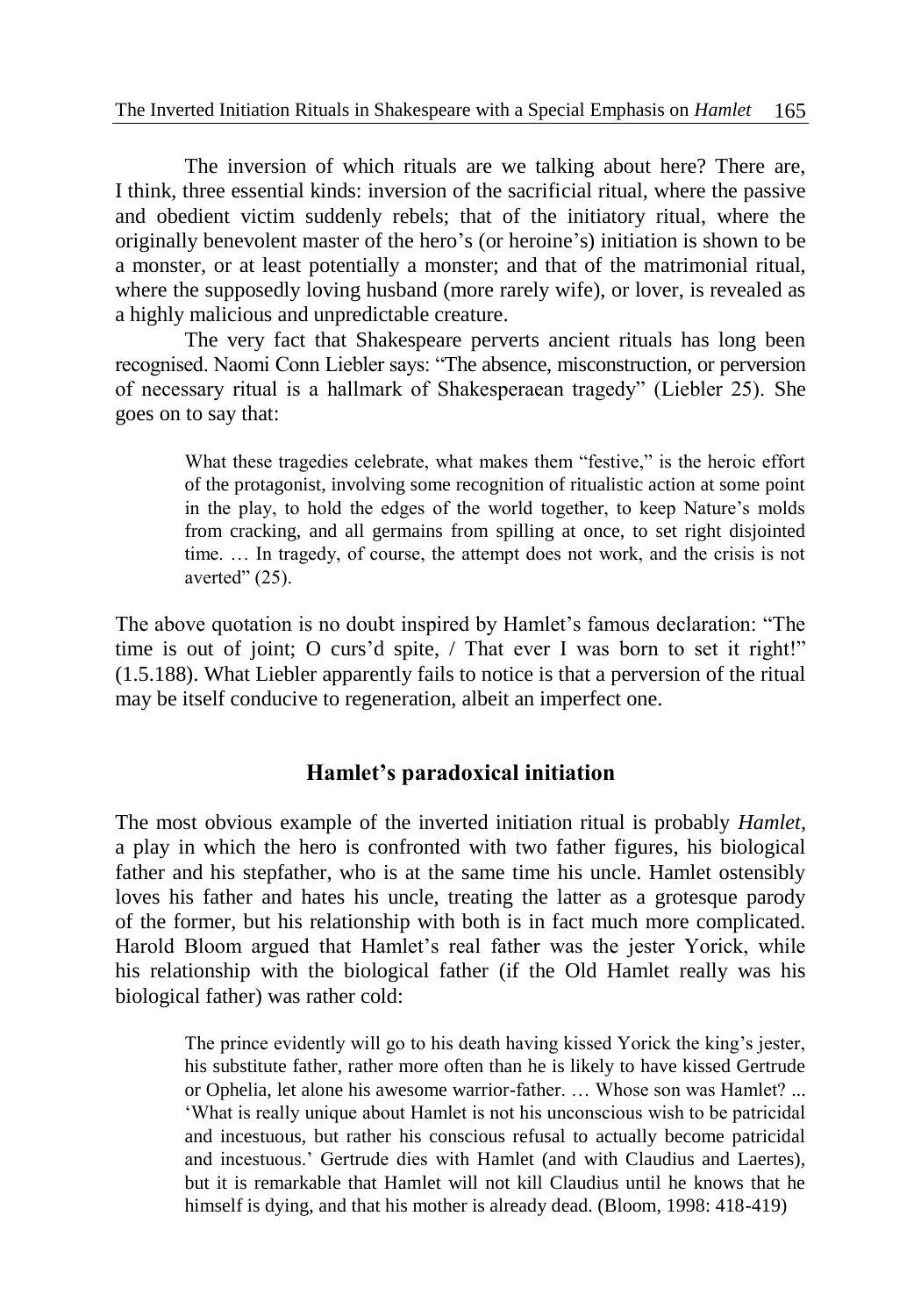Bloom clearly represents Hamlet as an Oedipus manqué, which in this case means a more conscious version of Oedipus, that is, someone who realizes that he is being cornered in an Oedipal situation and knows that he can extricate himself from it, while fulfilling the task of an avenger, only at the cost of his own death. Like a true Oedipal character, he pretends to be going to avenge his father, while in fact he can kill Claudius only as an avenger of his mother and not before the guilt of his uncle for her death is obvious. Moreover, even though the play contains no overt criticism of the principle of revenge, it is remarkable that Hamlet can carry out his act of revenge only in a fit of passion, and never in cold blood.

Bloom seems to be suggesting that Hamlet cleverly contrives to die in order to avoid Oedipus' opprobrium of being accused of parricide and suspected of incest. Without, however, going into the intricacies of a Freudian interpretation of the play, what remains obvious enough is the crisis of Hamlet's "sonship," his inability to call anybody his true father. This might be called the inversion of the initiatory ritual in Hamlet's case. He cannot rely on father figures (and apart from Claudius, Old Hamlet, and Yorick, there is also the Player King, and even Fortinbras who may be considered as potential father figures): he has to be his own master of initiation.

This is clearly a tall order; in an extremely difficult situation he has nobody to rely on. His best friend Horatio is usually absent, his girlfriend Ophelia is a tool in the hands of his enemies, while his mother is presumably the loving wife of his worst enemy. He summarizes this situation in the well-known phrase: "The time is out of joint; O curs'd spite, / That ever I was born to set it right!" (1.5.189-190). 3

Piotr Mróz, in his *Corridors of Power*, claims that Hamlet is potentially "an Erasmian ruler", who follows (or rather is prepared to follow, as he never takes the throne) the enlightened rules prescribed for a ruler by Erasmus of Rotterdam (Mróz 1992: 100). As such he is supposed to be the opposite of the Machiavellian ruler, who, like Richard III, is prepared to trample on all moral principles if it suits his interests. This would mean that Hamlet, even though he may count on little help or understanding in his social environment, is strong enough to do without a spiritual father, a master of initiation, because he can draw inspiration, and the necessary moral strength, from his vast erudition, understandable in someone who was a "student of the most renowned medieval European university" (Mróz 101), namely Wittenberg. Actually, the University of Wittenberg was founded in 1502, so it can hardly be called a medieval university. Its reputation was closely connected with the person of Martin Luther, who had been a lecturer there, so it was famous rather as a seedbed for radical, particularly religious, ideas than for purely academic excellence.

<sup>&</sup>lt;sup>3</sup> Citations from *Hamlet* come from Lott's edition of the play.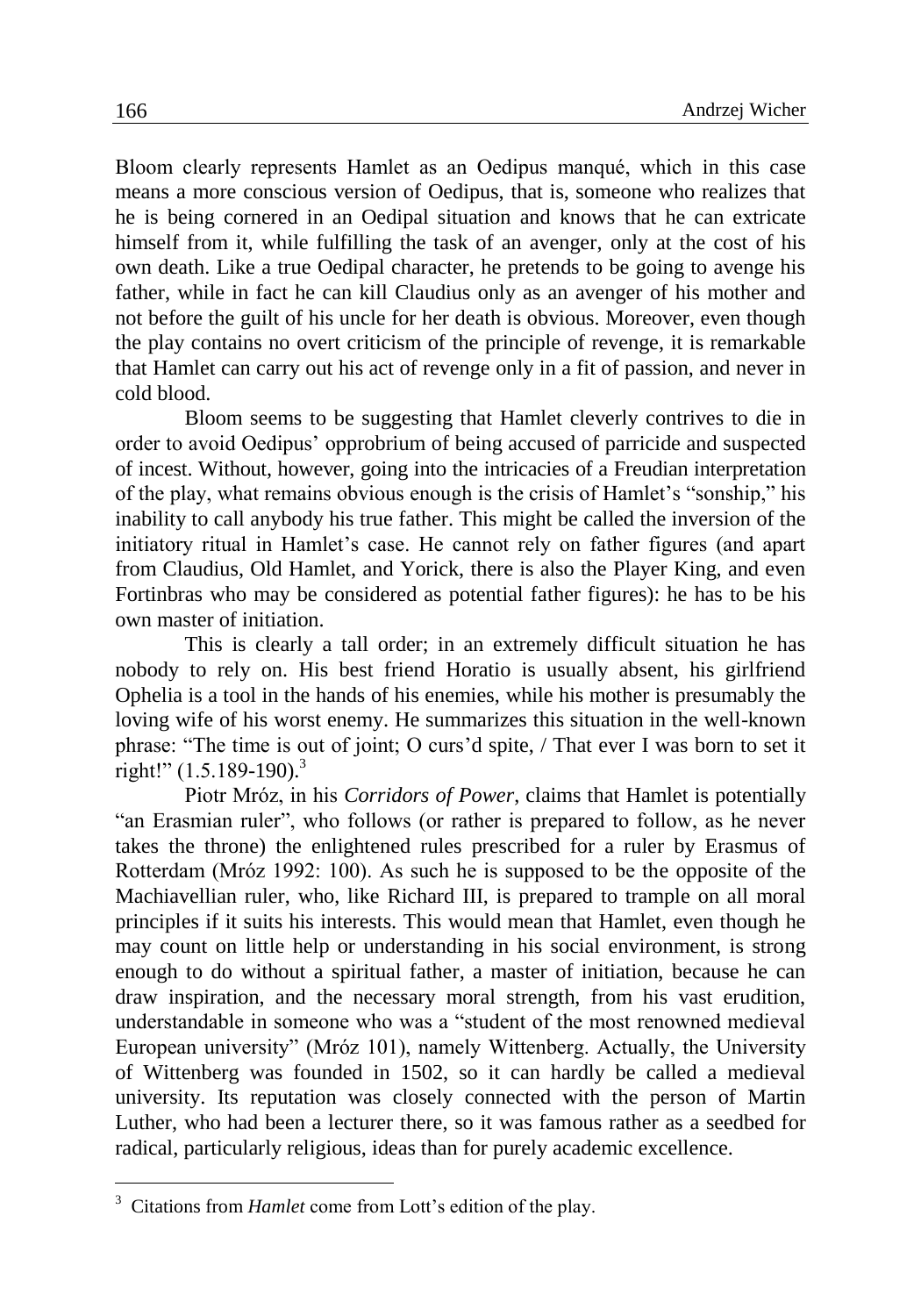From Mróz we additionally learn that Hamlet was "a true Erasmian pacifist" and that "Hamlet renounces the raison d'être of war" (Mróz 104), which claim is illustrated by the quotation:

Rightly to be great Is not to stir without great argument, But greatly to find quarrel in a straw When honour's at the stake. (4.4.53-56)

But clearly, this is a misunderstanding. Hamlet's statement is not that of a pacifist, on the contrary. Bernard Lott paraphrases it, and comments on it, in the following way:

It is not a mark of true greatness to take offence without good reason, but (it is a mark of greatness) to dispute over a trivial matter if it is a question of honour. —Hamlet thinks that the reason for Fortinbras's expedition is utterly insignificant, and again realizes to his shame that his own honour is by contrast genuinely at stake. There can be no excuse whatever for his inactivity. (Lott, 1993: 160n.)

Indeed, Hamlet shows himself here to be deeply ashamed of his inactivity. But what does the proper activity consist in? The answer is obvious enough: it consists in killing Claudius, the king of Denmark—hardly a manifestation of pacifism. But even the passage about "being great" is far from being an explicit condemnation of war. It defines moral greatness as readiness to fight, even for an apparently flimsy reason, the moment one feels that one's sense of honour has been wounded.

This definition is naturally a recipe for endless war and rampant militarism. This kind of thinking we would be rather inclined to associate with Hamlet's father, apparently an old fashioned chivalric ruler, who completely embraces the military code that is based on the notion of revenge. His son, however, is famous for his reluctance to accept this code, even though he never openly rejects it.

As Harold Bloom puts it:

Shakespeare, with great care, even guile, gives us a father and a son totally unlike each other, the elder Hamlet and the prince. Of King Hamlet we know that he was a formidable fighter and war leader, much in love (or lust) with his wife. Of the qualities that make the prince so remarkable, the warrior father seems to have possessed none whatsoever. (Bloom, 1998: 390)

If then the young Hamlet uses the kind of language that would have suited his father, we may assume that he is being ironical. So maybe Piotr Mróz is, after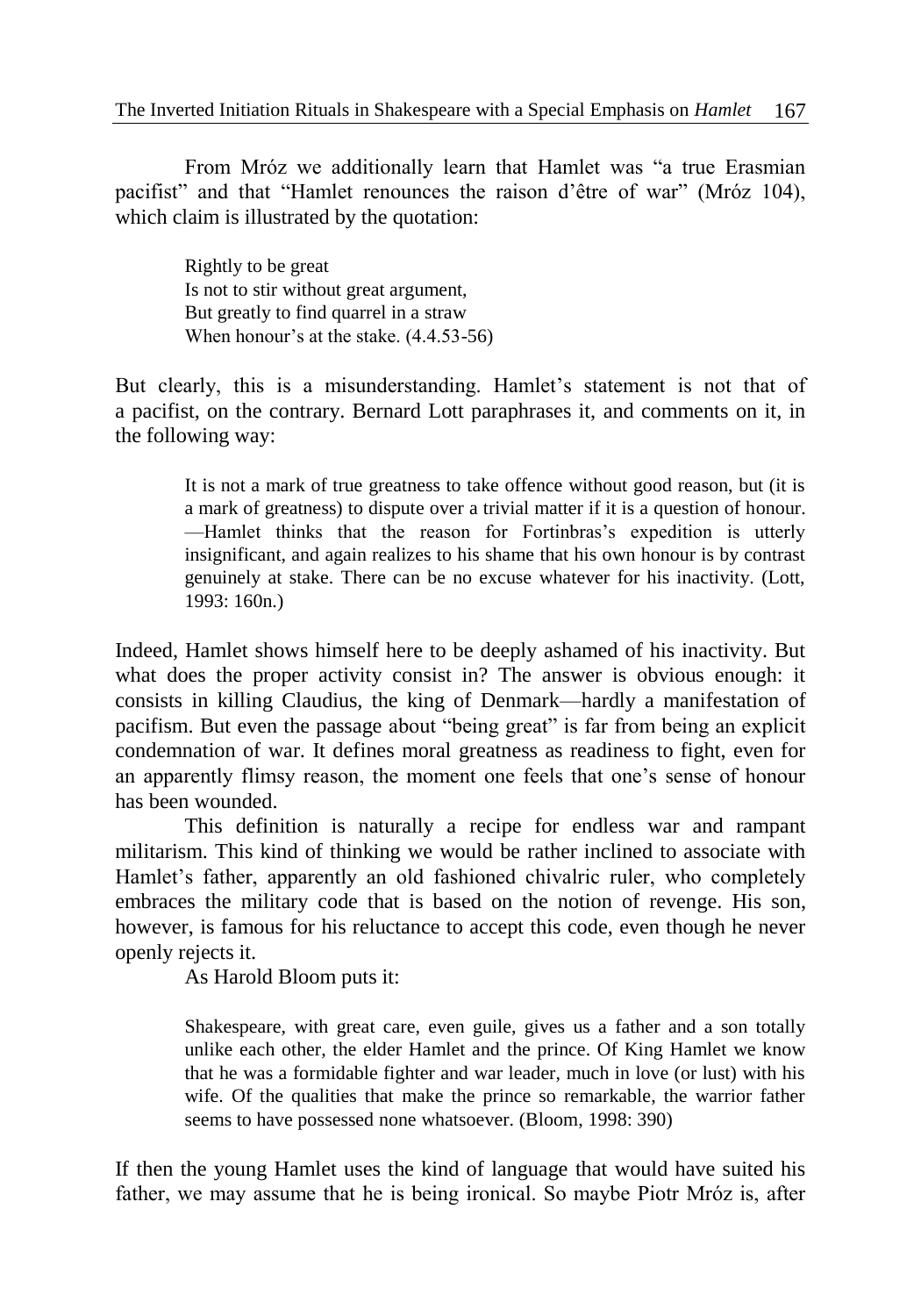all, right, and Hamlet may be interpreted as a pacifist. But I would insist he is a pacifist of a peculiar and paradoxical kind. The way he gets rid of Rosencrantz and Guildenstern shows that he did not value highly the life of those whom he perceived as enemies, even though he had used to think of them as friends. Fortinbras, whose name means "strong in arm", is another candidate for a father (rather than a brother) figure in relation to Hamlet. He has the determination and purposefulness that Hamlet lacks so woefully. Hamlet admires him, even though, or perhaps because, Fortinbras is a militarist par excellence. It is hard to say that Fortinbras is a Machiavellian ruler, but we would not be surprised if he were to develop into one. And we seem to like Hamlet better for not being similar to Fortinbras.

Another interesting problem, in this context, is the comparison of Hamlet and Richard III, Erasmian and Machiavellian rulers. They can, no doubt, be contrasted with each other, and yet, in some respects, they are similar enough to each other. Richard, especially when seen as Richard of Gloucester in *Henry VI*, is in a sense an early version of Claudius:

#### **Richard:**

Why, I can smile, and murder while I smile And cry "Content" to that which grieves my heart,

…

I can add colours to the chameleon Change shapes with Proteus for advantages (*Henry VI*, *Part Three* 3.2. 182-192)<sup>4</sup>

### **Hamlet:**

O most pernicious woman! O villain, villain, smiling, damnèd villain! My tables—meet it is I set it down That one may smile, and smile, and be a villain— At least I am sure it may be so in Denmark. (1.5.105-109)

But the Protean character, which sits so well with the Machiavellian prince, $5$  is also an aspect of Hamlet's own character. One might even suspect that in describing Claudius in this way, he describes himself, even though, instead of smiling, he seems more fond of mocking and scoffing. He describes himself, in front of Ophelia, in the following way:

I am very proud, revengeful, ambitious, with more offences at my beck than I have thoughts to put them in, imagination to give them shape, or time to act

<sup>4</sup> Citations from *Henry VI. Parts One, Two, and Three* come from Bevington's edition (1988).

<sup>&</sup>lt;sup>5</sup> Lauro Martines calls Machiavelli a Protean figure of Florence (TLS, August 18-25, 2017).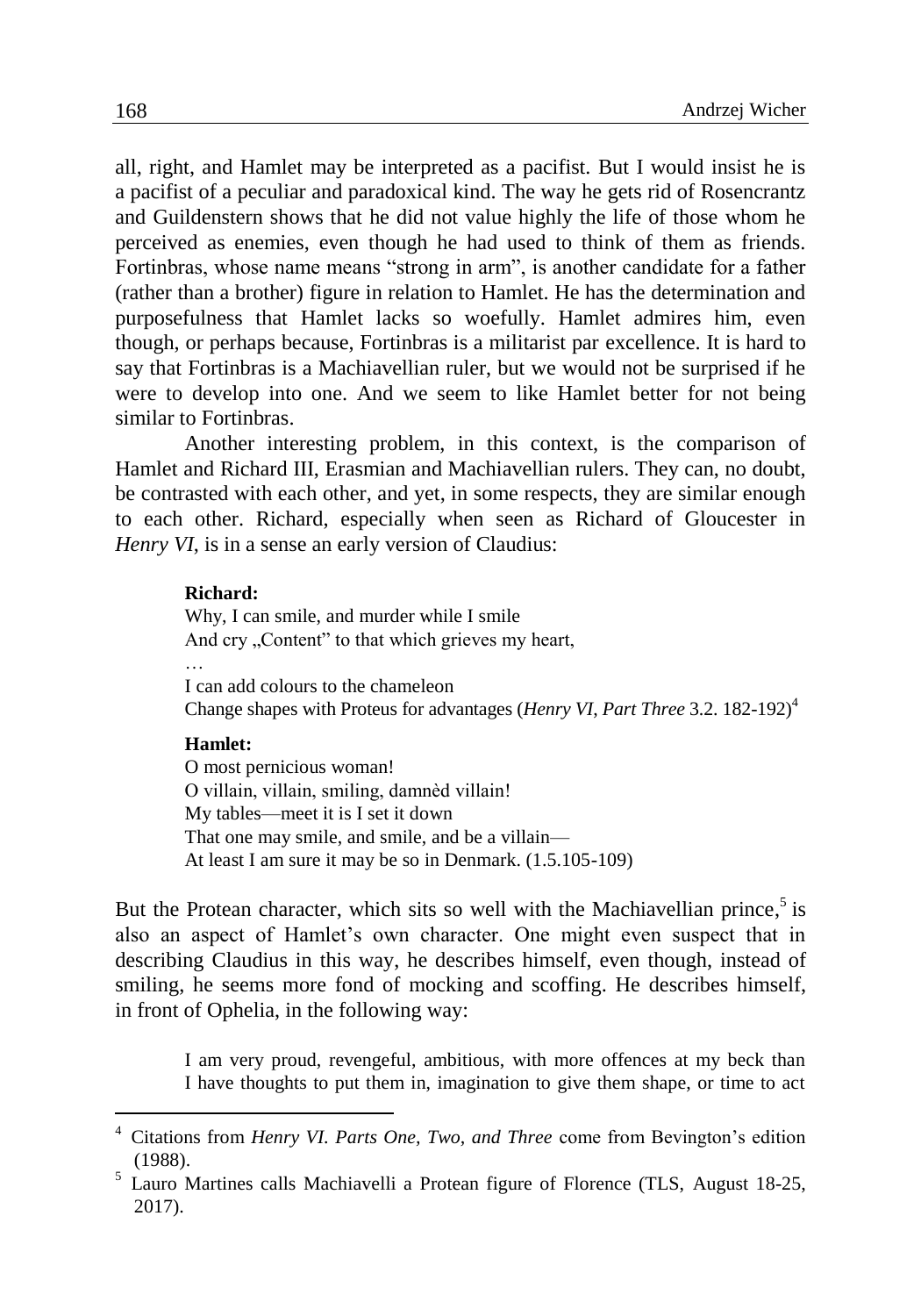them in. What should such fellows as I do crawling between earth and heaven? We are arrant knaves, all. Believe none of us. (3.1.125-129)

It is indeed remarkable that here Hamlet reproaches himself for being revengeful, in spite of complaining on so many other occasions of his inability to translate into action his "dull revenge" (4.4.33). The negative aspects of Hamlet have been thoroughly discussed and emphasized, perhaps over-emphasized, by G.Wilson Knight, who said of Hamlet: "He is the ambassador of death walking amid life" (Wilson Knight, 2001: 35), an inhuman monster who is "spreading Hell on earth" (Wilson Knight 42). These are epithets that might well be applied to Richard III and indeed Harold Bloom notices, though with a certain understandable reluctance, an affinity between the two characters: "Nor is our intimacy with Richard more than a foreboding of Hamlet's comprehensive ability to turn the entire audience into so many Horatios" (Bloom 71). It is certainly true that both Hamlet and Richard allow us to get an insight into their minds, and what we find there, in both cases, is extreme bitterness towards themselves and the world, accompanied by the realization that the world may appear different to those with a less pessimistic turn of mind:

## **Richard:**

But I, that am not shaped for sportive tricks Nor made to court an amorous looking glass … I, in this weak piping time of peace Have no delight to pass away the time Unless to see my shadow in the sun And descant on mine own deformity.  $(1.1.14-27)^6$ 

## **Hamlet:**

1

What a piece of work is a man! How noble in reason, how infinite in faculty! In form and moving how express and admirable! In action how like an angel, in apprehension how like a god! The beauty of the world. The paragon of animals. And yet, to me, what is this quintessence of dust? Man delights not me. No, nor woman neither, though by your smiling you seem to say so. (2.2.296-303)

What does the peculiar development of Hamlet's personality mean from the point of view of the ritual of initiation? Wilson Knight says:

contrast points the relative significance of the King and his court to Hamlet. They are of the world—with their crimes, their follies, their shallowness, their pomp and glitter, they are of humanity, with all its failings, it is true, but yet of humanity. They assert the importance of human life. They believe in it, in themselves. Whereas Hamlet is inhuman, since he has seen through the tinsel of

<sup>6</sup> Citations from *Richard III* come from Bevington's edition (1988).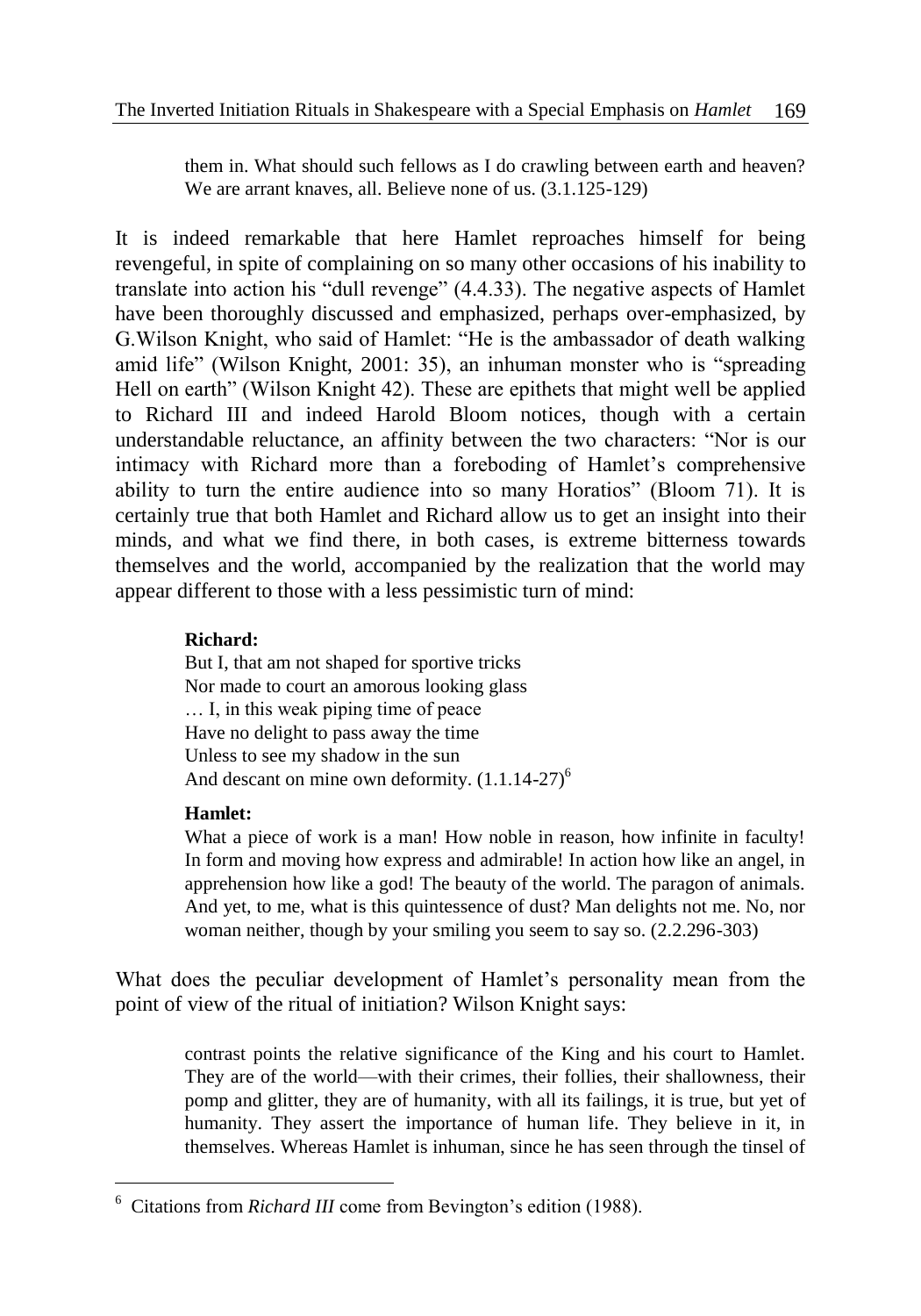life and love, he believes in nothing, not even himself, except the memory of a ghost, and his black-robed presence is a reminder to everyone of the fact of death. (Wilson Knight 37)

Mircea Eliade characterizes the result of a successful initiation in the following way:

> It is almost possible to say that, in the primitive world, it is the initiation that makes human beings human; before the initiation they do not yet partake in the human condition just because they do not have access to religious life. (Eliade 27)

If Wilson Knight is right, we have to do, in the case of Hamlet, with what might be called the process of anti-initiation. Hamlet has a chance to develop under the tutelage of Claudius, a real king, a person who is a pragmatic politician, but unlike Shakespeare's Macbeth, for example, he shows no propensity to become a ruthless tyrant. He later does turn against Hamlet, but he has no choice; the prince, with his wild behaviour, starts to pose danger to the stability of the state. This is because Hamlet prefers to develop towards death, rather than life, towards inhumanity, rather than humanity, and appropriately enough, since he is under the tutelage of a corpse, or rather a bodiless ghost. On the other hand, it may easily be argued that the "human life" represented by Claudius and his court is based on sham, falsehood and hypocrisy, so what Hamlet really chooses is some deeper, more authentic life, but at a very high price that both he and those dear to him have to pay. It can also be pointed out that basically Hamlet is interested in the death of only one person, his murderous uncle. As he says himself: "Those that are married already, all but one, shall live" (3.1.147-148), so to call him "the ambassador of death" may be an exaggeration.

To be fair to Wilson Knight, I should perhaps emphasize that his theory, if accepted at face value, explains quite neatly why, on the one hand, Hamlet constantly delays his revenge, but on the other never questions either his duty to take revenge or the idea of revenge as such, which he could have easily done by referring to the Christian values of mercy and forgiveness, which is something that Prospero, in a way, does in *The Tempest*. Wilson Knight's Hamlet seems to put off his revenge for no idealistic reasons, but rather with the truly devilish intention of involving the greatest number of people in it, that is, in order to organize a genuine bloodbath, a festival of death—the killing of just one person is too little for him. Indeed, the scene of the duel, in Act 5 of the play, leads to the almost simultaneous death of four important characters, including Hamlet himself, but it can naturally be argued that Hamlet is responsible there only for one death, that of the king.

René Girard claims that *Hamlet* was written against the idea of revenge, and the fact that nobody in the play criticizes the model of culture based on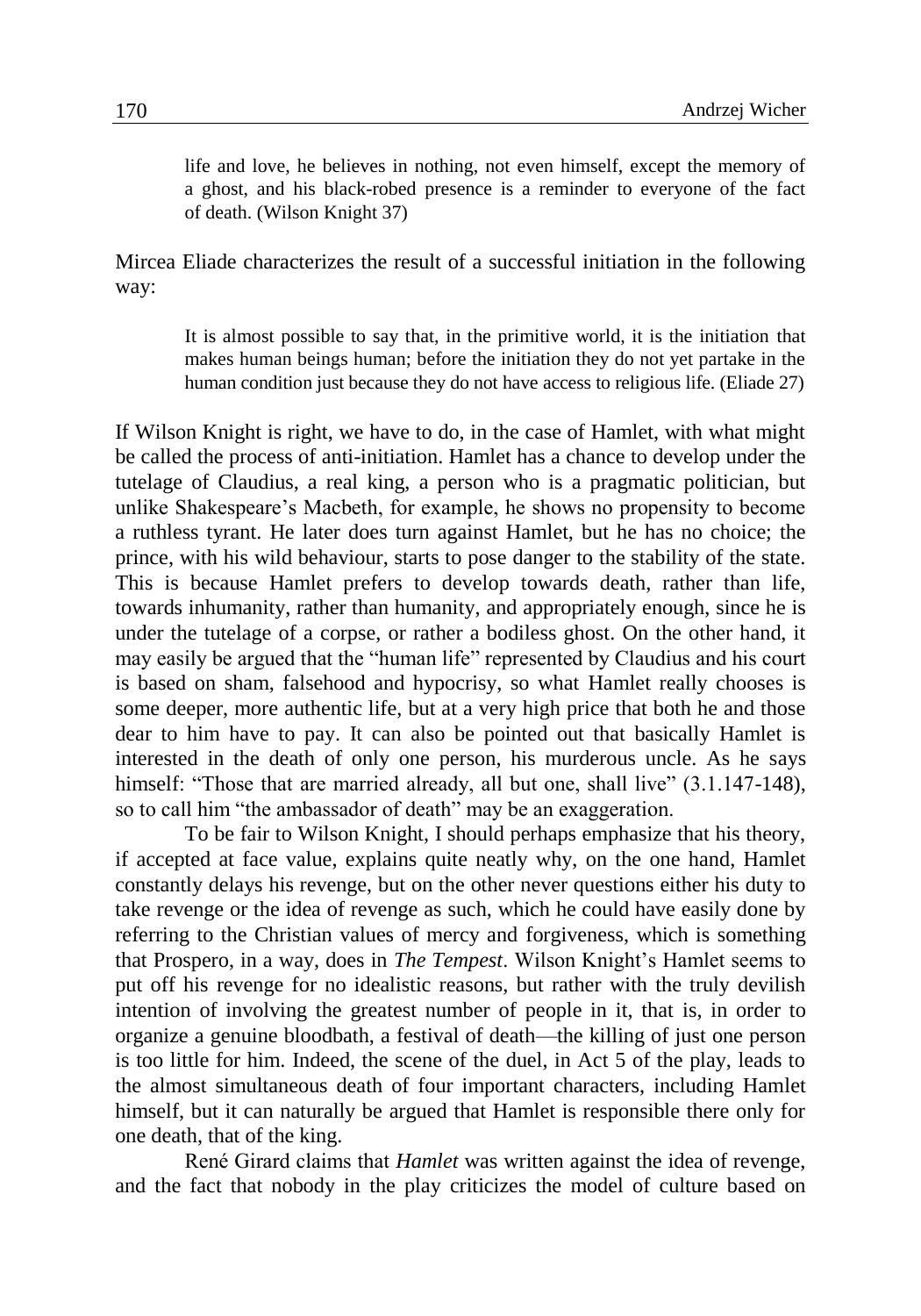revenge can be attributed to the rules of the genre: a revenge tragedy, in his opinion, is not a proper place for harangues directed against the notion of revenge (Girard, 1996: 355). But he believes that this void in the conceptual centre of the play, the very absence of arguments against revenge, combined with Hamlet's postponement of his revenge, problematizes and calls into question the ethics based on revenge.

I do not oppose this way of thinking, indeed I regard it as entirely plausible, but I would argue that another way of dealing with the question of revenge in Hamlet is exactly to look at it as an initiation play, where the main task of the hero is not so much to take revenge on his uncle, as to go through a series of difficult tasks contributing to the truly Herculean task of "setting the time right" (1.5.190), and of achieving some kind of self-purification and rebirth. Perhaps Hamlet is indeed a figure remotely similar to Hercules, who performs his twelve labours in the service of the king Eurystheus, who is shown to be a miserable and cowardly character, and who invents difficult tasks for the hero hoping to cause his death. There is strong mutual hatred between Eurystheus and Hercules, who does not kill the king himself, but kills three of his sons, and after Hercules' death, which has no connection with the labours, Eurystheus is killed by Hyllus, a son of Hercules, according to some accounts. An additional analogy consists here in the fact that from Hercules' point of view at least, Eurystheus is a usurper who is sitting on a throne that properly should be held by Hercules. Hercules and Eurystheus are also quite closely related to each other, because Eurystheus is the son of Alcmena's uncle, and Alcmena is Hercules' mother (Grimal, 1997: 95, 384). The story of Hercules and Eurystheus, in the context of Hamlet, has the virtue of containing the motif of revenge, but at the same time decentering it and treating it almost as an afterthought. Hercules also resembles Hamlet in being a fundamentally positive hero, but one who is characterized by fits of foul and nasty temper, which even approaches madness. As it is a pagan myth, we should not naturally expect the legend of Hercules to question the principle of revenge. Hamlet makes in fact an allusion to Hercules and to the first of his labours just before his conversation with the Ghost, which also marks the beginning of Hamlet's "labours":

> My fate cries out And makes each petty artery of this body As hardy as the Nemean lion's nerve. (1.5.82-84)

The Nemean lion was killed by Hercules, but with great difficulty, showing the lion to be almost Heracles' equal; and later Hercules graphically identified with that lion by wearing his skin as a suit of armour.

The first allusion to Heracles in *Hamlet* comes earlier in the second scene of the same act: "My father's brother, but no more like my father / Than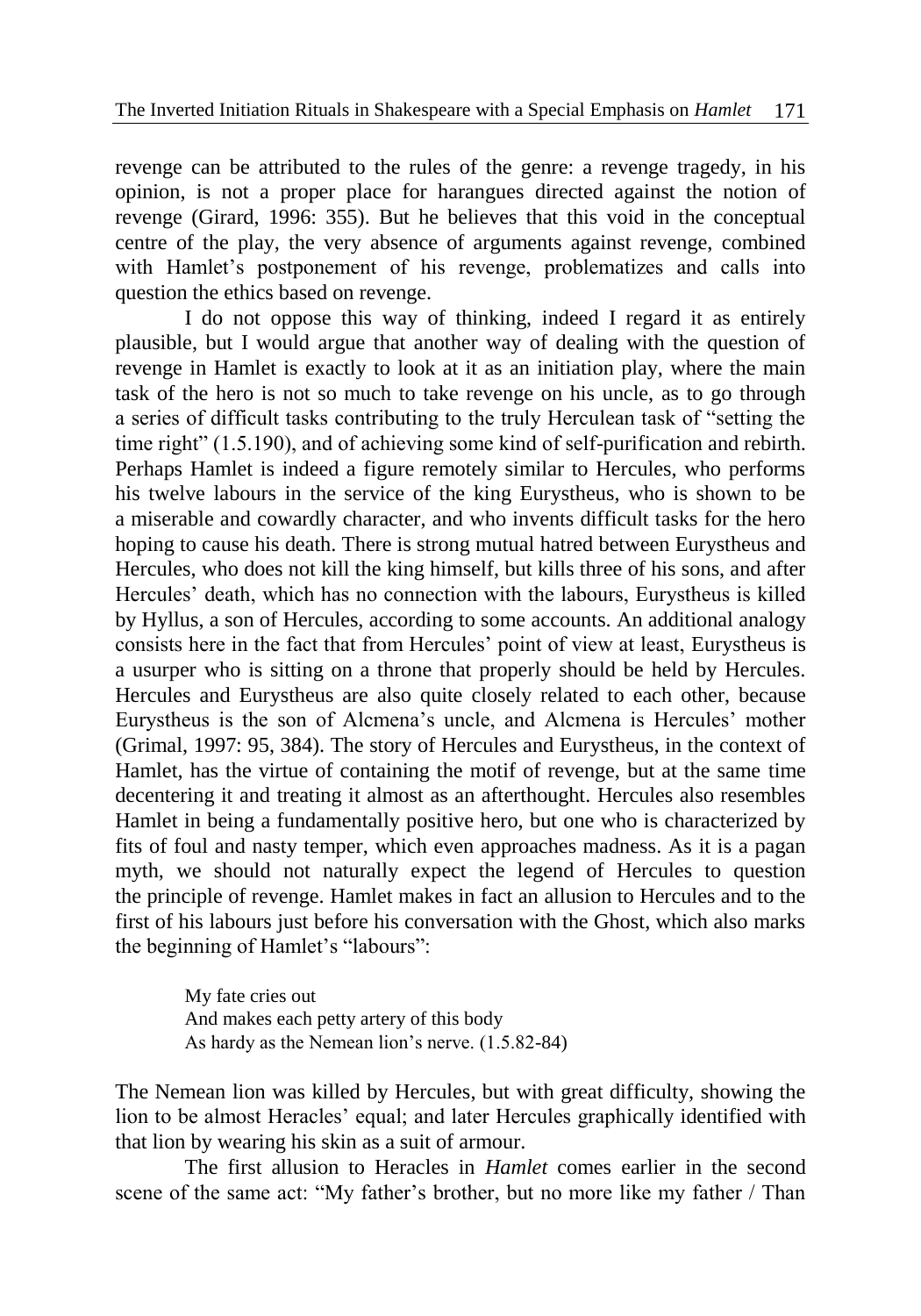I to Hercules!" (1.2.152-153). Hamlet emphasizes here that he is not a Hercules, but, on the other hand, he indicates that his father could be likened to Hercules, which makes it more natural for him to think of Herculean strength with reference to himself when he sees the ghost of his father. Finally, there is a reference to Hercules in Act 5: "Let Hercules himself do what he may, / The cat will mew, and dog will have his day." (5.1.271-273).

It seems customary to interpret these enigmatic lines as saying that Hercules here is Laertes, who is putting on heroic airs as an avenger of his father and sister, while the "dog" is Hamlet, who will have his "day", that is, his revenge (in G.R. Hibbard 334n.); but it makes more sense, in my opinion, to think of Hamlet as the Hercules who realizes that his efforts to end the crisis in Denmark (a crisis partly of his own making), even though they may be close to a successful conclusion, are not going to change much in the long run. We may be seeing here, indeed, a covert criticism of the ethics of revenge and its futility.

The most successful of Hamlet's initiatory "labours" (which naturally have the structure of a rite of passage that may easily end in the death of the initiand) is no doubt his avoidance of the trap set for him by Claudius in sending him to England. Claudius's ingenious arrangements to make sure that Hamlet will die as a result of his English mission end in complete failure. Hamlet manages to turn the tables on his enemies, Rosencrantz and Guildenstern, who have pretended to be friends, and returns to England not only unscathed but much more strongly determined to bring his scheme to fruition. This "fruition" does not only involve his killing of Claudius. Hamlet, returning to Denmark at the beginning of Act 5, seems also determined to make peace with Ophelia, Laertes, and the Queen, his mother. In a sense, Hamlet descends into an Otherworld and emerges from it, that is he survives his own death, which is the property only of the greatest cultural heroes, such as Gilgamesh, Odysseus, Aeneas, Theseus, and Hercules.

The singularity and irony of Hamlet's fate consists in the fact that he achieves his goal only to die soon afterwards. This may also be regarded as a peculiar inversion of the ritual, different from the one envisaged by Propp. In Propp, as we remember, we have been invited to consider two inversions: the sacrificial victim is saved, instead of being sacrificed, and the master of the initiation, also called the initiator, is no longer represented as a benevolent figure, "the Wise Old Man" of the myths, but rather as a monster that needs to be killed by the hero. In other words, those who can be expected to die live on, while those who can be expected to assert their domination are put to death. In *Hamlet*, however, almost everybody dies: the victims, such as Ophelia, the heroes, such as Hamlet and Laertes, the wicked masters, such as Claudius, and also the supposedly virtuous ones, such as the Old Hamlet. It seems deeply ironical that the character who survives and becomes "the winner that takes it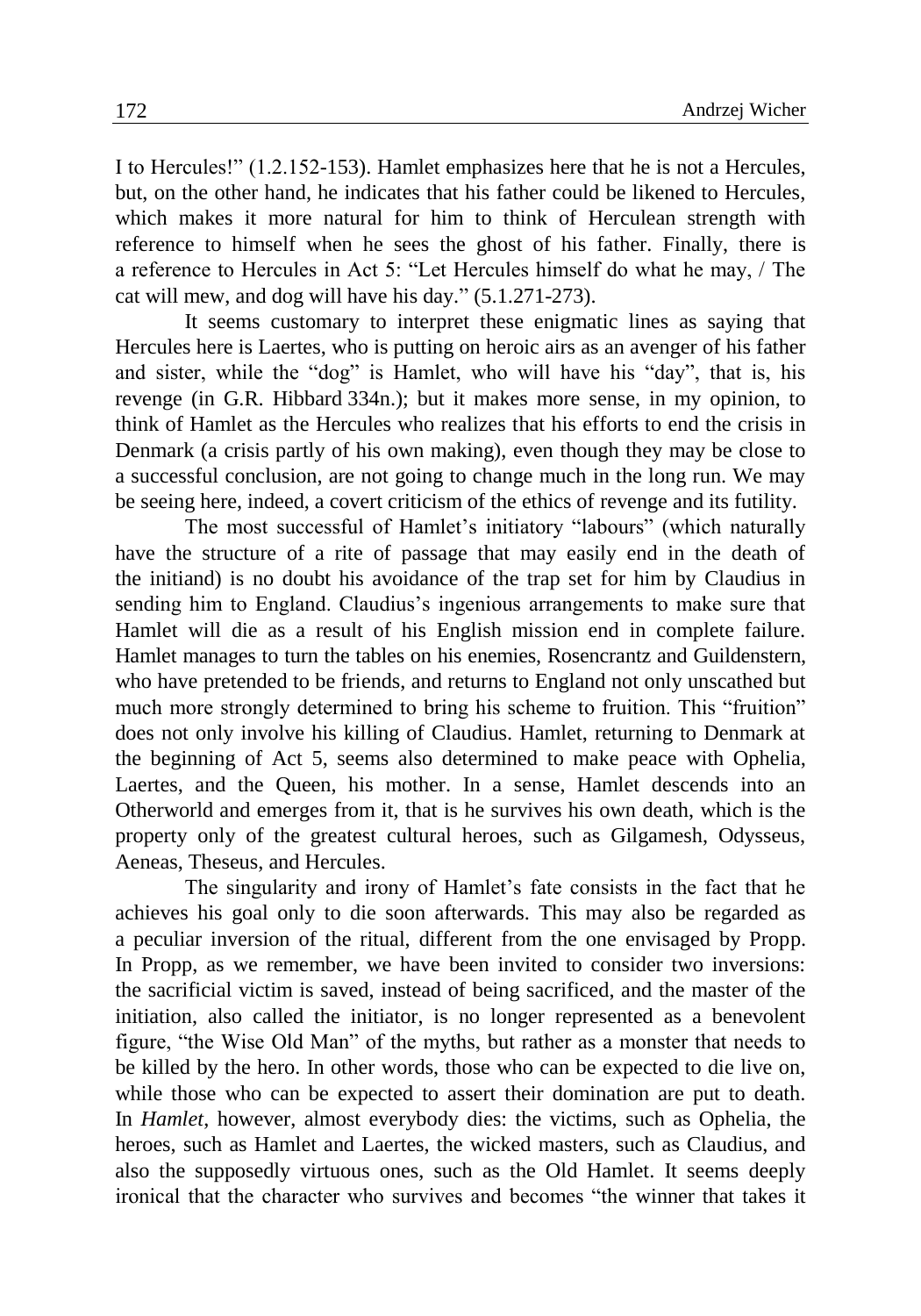all" is Fortinbras, who is not even a proper hero, from the point of view of traditional patterns, because he does not seem to go through a near-death experience, that is, through a properly developed rite of passage that could be interpreted as a rebirth. As Joseph Campbell puts it: "Within the soul, within the body social, there must be, if we are to experience long survival—a continuous 'recurrence of birth' (*palingenesia*) to nullify the unremitting recurrences of death" (Campbell 16).

# **Ophelia's victimisation**

In the case of Ophelia, we seem to encounter a travesty of another ritual, that which involves live sacrifice. The difference between the sacrificial and initiatory rituals need not be great because quite often initiates would fall victim to excessively harsh treatment and die during the ritual (Eliade 86-87). Northrop Frye says the following concerning Ophelia: "Claudius says of the mad Ophelia that without our reason we are mere "pictures", or else beasts, and as Ophelia isn't a beast she must be a picture, a terrible but quite recognizable picture of what she could have been" (Frye 94).

In this way he alludes to the statement made by Claudius on seeing the mad Ophelia:

Poor Ophelia, Divided from herself and her fair judgement Without the which we are pictures, or mere beasts. (4.5.80-82)

It may be claimed, however, that Ophelia becomes both a picture and a beast. In other words, she becomes a sacrificial animal which was often decorated and adorned with ribbons (Hubert & Mauss 40): "There with fantastic garlands did she come" (4.7.169), before it was ceremoniously killed. Ophelia is not, strictly speaking, killed, but she is often said to have committed suicide, induced to do so by the cruelty and insensitivity of her social environment. On the other hand, the Queen, who was apparently the only eye-witness of Ophelia's death, represents it unequivocally as an unfortunate accident. Bernard Lott remarks: "But one naturally asks why, if the Queen saw all this, she and others did not do something to rescue Ophelia from death by drowning" (Lott 186n.). If Ophelia is considered as a sacrificial victim then the inactivity of the Queen and her entourage can be easily explained. She might be thought of as the high priestess, and, at the same time, Ophelia's demonic, though only potential, mother-in-law, who carries out the act of sacrifice. Eliade, in fact, mentions that a boy, in primitive societies, would be initiated by his potential father-in-law (Eliade 28), and Gertrude certainly is Ophelia's potential mother-in-law. At the same time,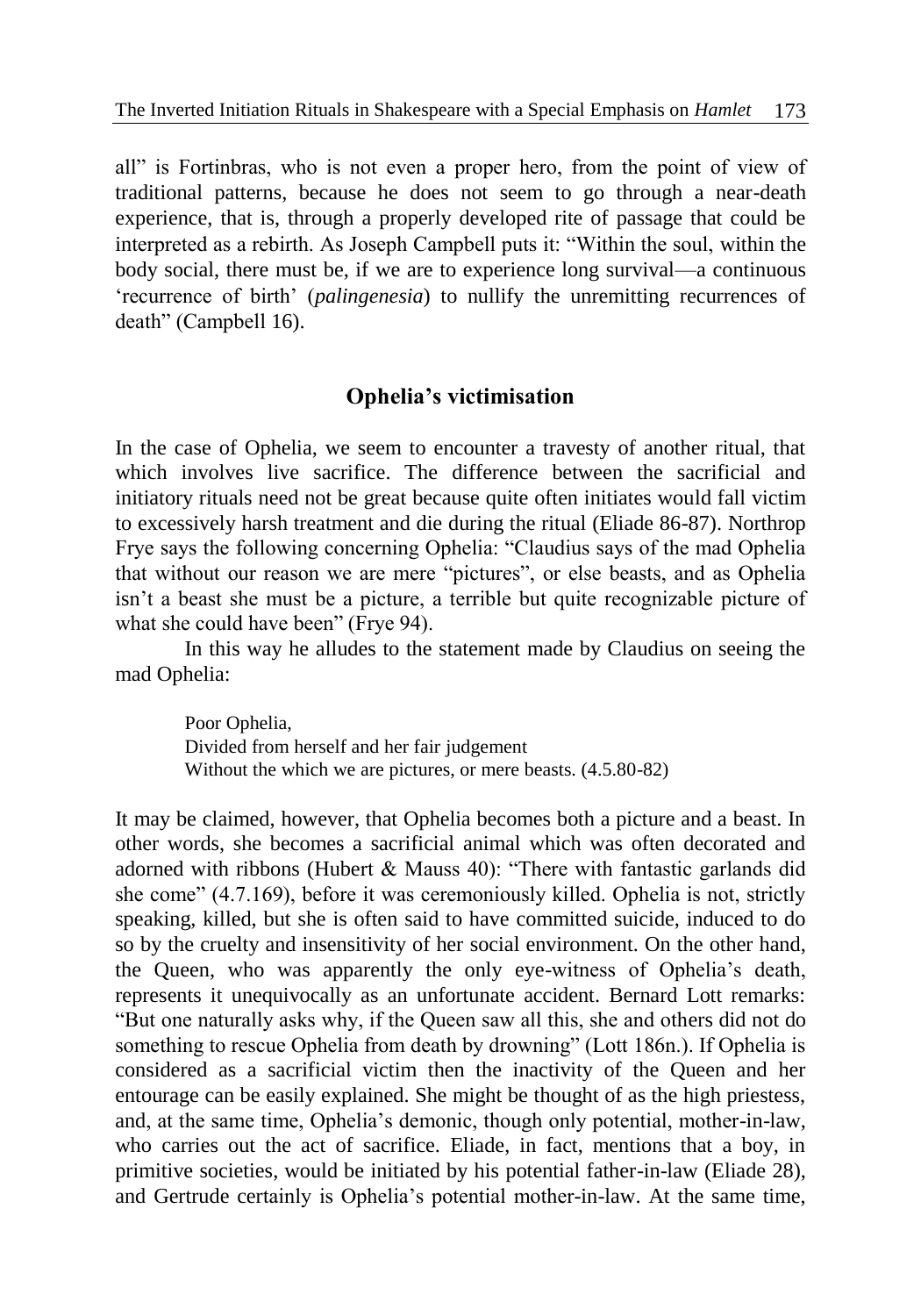however, there is no denying that Gertrude looks on Ophelia with great pity and sympathy, as can be seen, for example, when she bids farewell to her at her funeral:

> Farewell! I hoped thou shouldst have been my Hamlet's wife; I thought thy bride-bed to have decked, sweet maid, And not to have strewed thy grave. (5.1.224-227)

The element of inversion in Ophelia's sacrifice is perceptible in the contrast between her being almost a perfect insider—she tries hard not to distinguish herself in any way, as a dutiful daughter and a loyal lover, and a conventional member of the upper class—and the brutal treatment that she receives and which she is not prepared for. If she were a mythical or fairy tale figure she might have easily reconciled herself to her fate; the inversion consists there in a female victim being saved at the last moment by the unexpected intervention of a male hero, who becomes, naturally, the victim's husband. But Ophelia does not wait for a male saviour; she inverts the ritual herself by going mad and causing trouble to those around her. Sacrificial animals were supposed to accept their death resignedly (Hubert & Mauss 41). A male saviour does appear, in fact two of them, Ophelia's brother Laertes and her lover Hamlet, but, ironically, not at the last moment, only a while too late, they both jump into her grave protesting their great love for her and solidarity with her, which they apparently had never had time to show when she was alive.

Ophelia illustrates also a cruel inversion of a matrimonial ritual, as far as we think of the ideal marriage conceived as a harmonious union of husband and wife, though in fact the institution of marriage is traditionally associated with the notion of crisis: "Anthropological literature on rituals places marriage in the category of life crises because it marks a transition from one phase of life to another. Indeed, in many cultures it is the most important rite of passage into adulthood." (Kärkkäinen Terian 230). Indeed, the man Ophelia loves turns out to be, in a sense, her worst enemy, first as the murderer of her father, but also as someone who treats her with a curious, and no doubt very painful to her, mixture of malice and indifference. This is at least what we see in the play, though it may be imagined that Hamlet's behaviour towards Ophelia has not always been so off-putting. The conversation between Ophelia and her brother Laertes in Act 1, Scene 3, clearly indicates that Hamlet used to court Ophelia quite assiduously:

> Then weigh what loss your honour may sustain, If with too credent ear you list his songs, Or lose your heart, or your chaste treasure open To his unmastered importunity. (1.3.29-32)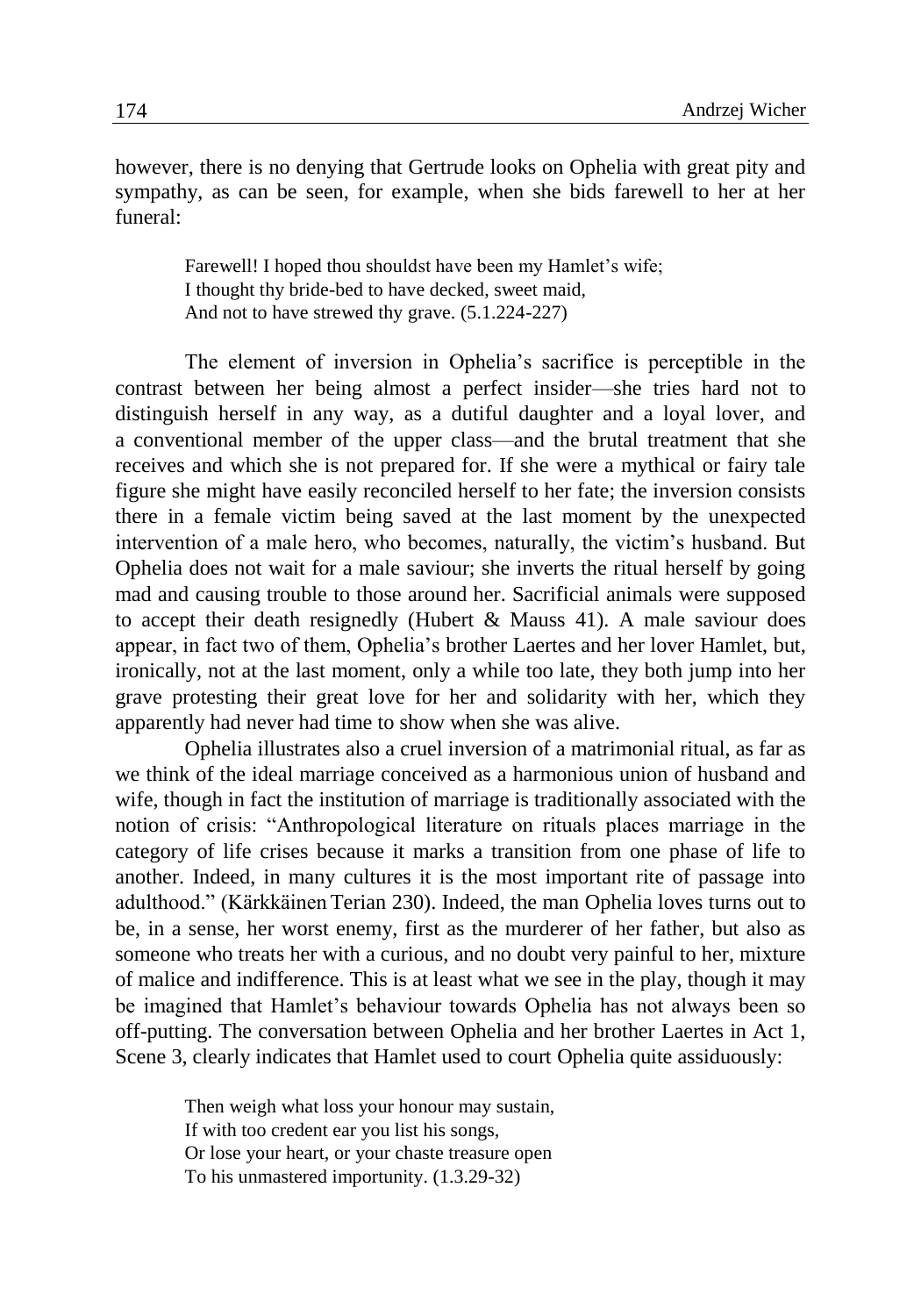Hamlet's later apparent change of heart and brutality may make us think of a similar motif appearing in the fairy tales about supernatural husbands, the best known literary version of which is probably Apuleius's *Cupid and Psyche* (see Apuleius 114-157), where the husband turns against his wife the moment he discovers that she has violated, under the influence of her envious sisters, his prohibition and has had a look at him, even though he insisted that he would visit her only at night without being seen. Ophelia may be accused of having committed a similar trespass in allowing Polonius, Claudius and Gertrude to spy on the conversation she has with Hamlet in Act 3, Scene 1. And it is in this scene that Hamlet treats Ophelia particularly harshly in telling her to go to a "nunnery", a female monastery, $\frac{7}{1}$  which is remarkable in a play that otherwise mentions no religious institutions and refrains from making it clear whether the characters appearing in it are Christians or not.<sup>8</sup>

The obvious difference between the story of Hamlet and Ophelia and that of Cupid and Psyche is that in the former the couple are reconciled and reunited only in a metaphorical and rather heavily ironical sense in the scene of Ophelia's funeral in scene 1 of Act 5. Hamlet's gesture of repudiating Ophelia in the nunnery scene is something more than Cupid's taking offence at his wayward wife; he apparently excludes any possibility of healing his relationship with Ophelia. Another difference is that Ophelia does not break any prohibition imposed on her by Hamlet; as a dutiful daughter she simply gives preference to her filial loyalty to Polonius over her erotic loyalty to Hamlet, without even apparently experiencing this choice as a conflict of loyalties. Presumably, she feels that in obeying her father she acts also in Hamlet's best interest. She could have been right in thinking so if only Hamlet showed himself as being in love with her

# **Toxic relationships in Shakespeare's late plays**

Hamlet seems to cast a shadow over the "post-Hamletian" Shakespeare plays. The motif of what might be called "maris fatals" (lethal husbands, by analogy to "femmes fatales"),who break their relations with the women who love them for

<u>.</u>

 $<sup>7</sup>$  It is true that the word "nunnery" could in Elizabethan English refer also to a brothel,</sup> but it seems that this not the meaning that Hamlet has in mind, as is also confirmed by G.R.Hibbard edition of *Hamlet* (1998: 243 n.).

<sup>&</sup>lt;sup>8</sup> There is, I realize, another clear, though rather marginal, allusion to Christian, or even Catholic, culture in the words of the Ghost when he speaks about his sudden death for which he could not prepare by taking the sacraments: "Unhouseled, disappointed, unaneled;  $//$  No reckoning made  $...(1.5.77-78)$ . There is also Act 3, scene 3, where Hamlet decides not to kill the king seeing that he is at prayer, where the Christian context is obvious enough, even though Hamlet's scruples are not motivated by Christian mercy, far from it.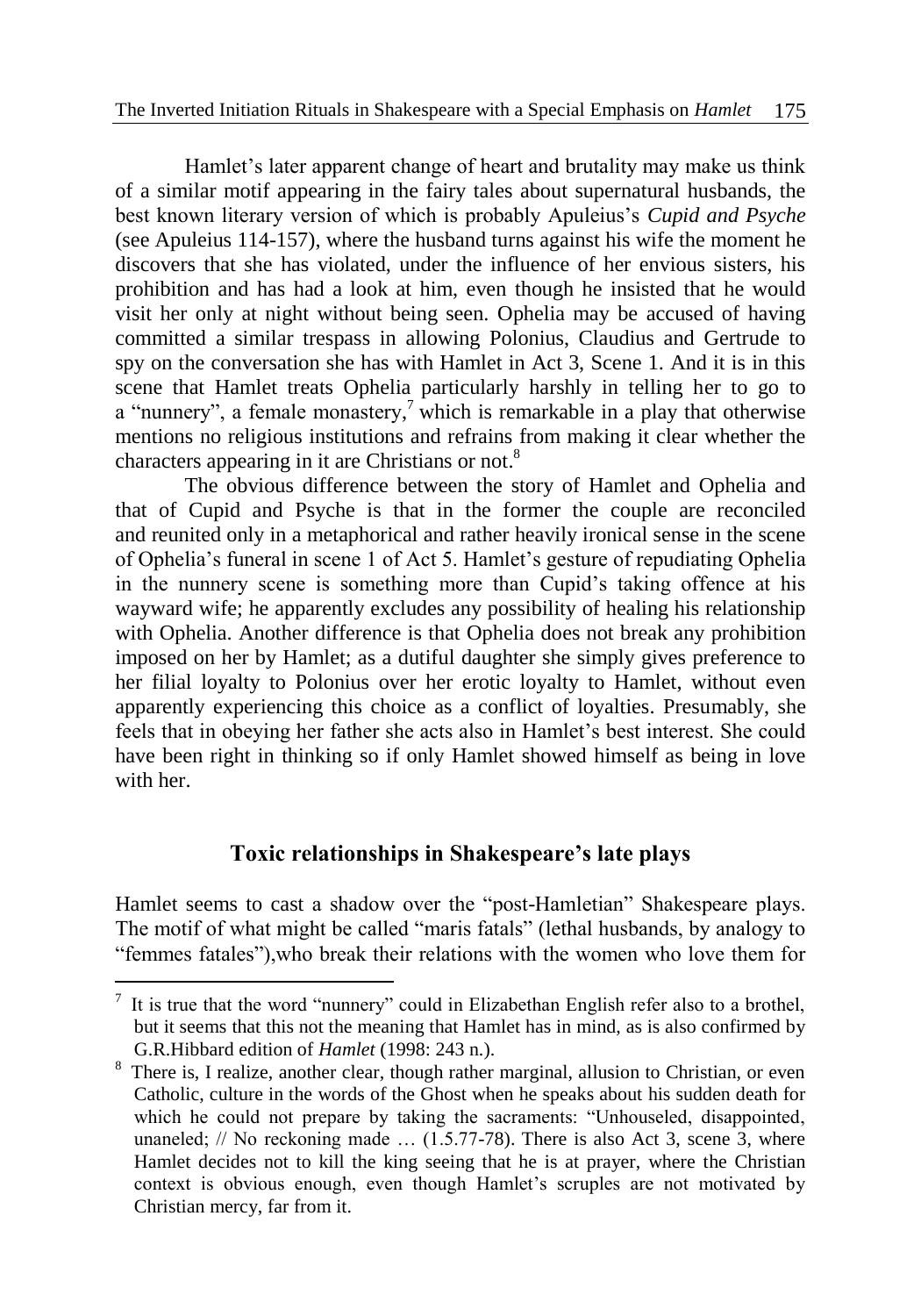reasons that are even more flimsy than Hamlet's, is quite persistent in Shakespeare's late plays, not only the so-called Late Romances. I mean the relationship between Othello and Desdemona, Posthumus Leonatus and Imogen (in *Cymbeline*), and Leontes and Hermione (in *The Winter's Tale*), but also, in a sense, that between Pericles and Thaisa in *Pericles, Prince of Tyre*, and Palamon and the Jailer's Daughter from *The Two Noble Kinsmen*. They are accompanied by a series "pères fatals" (lethal fathers), who might be called unnatural fathers and who partly coincide with the previous list of unnatural husbands and lovers. These can be seen exerting a pernicious influence usually on daughters, occasionally also on sons. Here belong Old Hamlet and Claudius (as Hamlet's murderous stepfather). Then we have King Lear, in relation first of all to Cordelia, Leontes and Perdita (in *The Winter's Tale*), Pericles and Marina, and finally, Prospero and Miranda. In the case of *Macbeth*, we are confronted with Lady Macbeth and her husband, who may be said to destroy each other, a "femme fatale" and a "mari fatal".

A special case is that of King Antiochus, from *Pericles*, who belongs on both lists, because he is both the father and the (incestuous) husband of his unnamed daughter. Their relationship stinks (literally) to high heaven so much that they are both destroyed by a thunderbolt: "A fire from heaven came and shriveled up / Those bodies even to loathing; for they so stunk ..."  $(2.4.9-10).$ <sup>9</sup> Leontes also belongs on both lists because he tries, unsuccessfully, to kill both his wife and his daughter, even though eventually he becomes reconciled with both. Antiochus, unlike Leontes, loves his daughter very much, indeed too much, and, as a result, destroys both his daughter, who is, at the same time, his illicit wife, and himself. However, before he comes to this sorry end, he manages to bring about the death of a great number of his daughter's unfortunate suitors. Naturally also Hamlet cultivates lethal relations as a lover, a son, and a step-son, but he is also a victim of two particularly lethal fathers, his biological father and his stepfather.

## **Conclusion**

In all the above cases, the figures of fathers and husbands turn out to be inadequate, and they refuse to fulfill their conventional functions. It seems possible to talk about this crisis, the most obvious example of which is found in *Hamlet*, in terms of the inversion of the initiatory ritual, though not necessarily in the way this inversion is discussed and understood in the works of Vladimir Propp. If the initiation is basically a life enhancing experience, even though it

<sup>9</sup> Citations from *Pericles, Cymbeline, The Winter's Tale, The Tempest* come from Bevington's edition (1988).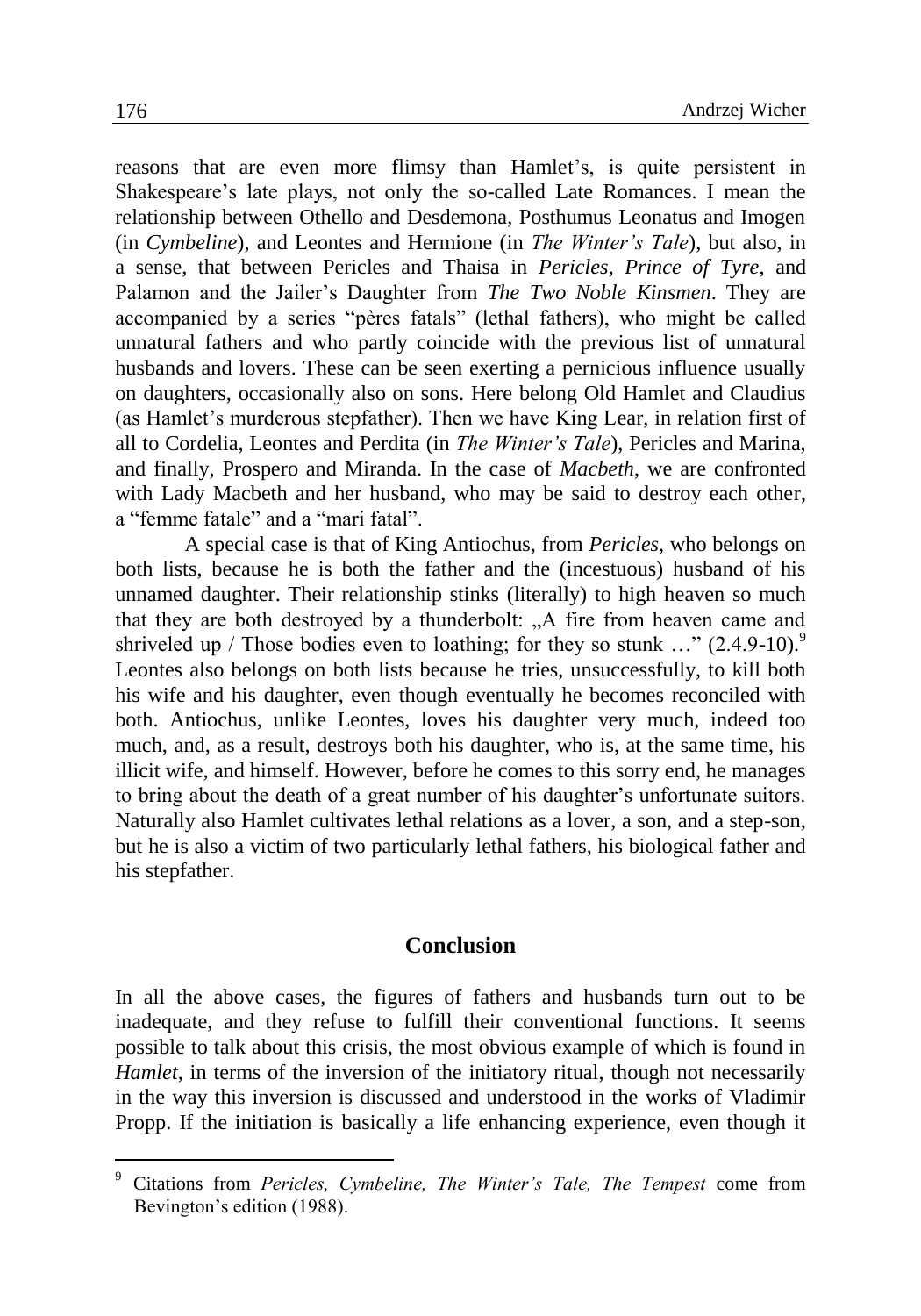often contains a brush with death, the inverted initiation, observable in Shakespeare's plays, especially in his tragedies, might sometimes be called a death enhancing experience; but still some initiation, in the positive sense of the word, does take place. The process of the hero's or heroine's maturation involves the killing, or getting rid, of a figure that is the father, or that usurps the father's place.

It is naturally a motif which is, to some extent, derivable from the Senecan model of the revenge tragedy, well known for having influenced the Western Renaissance playwrights. We find there a number of motifs analogous to Shakespeare's tragedies. I ventured to compare Hamlet to Hercules (who is the protagonist of Seneca's *Hercules Furens*), but Hamlet is usually compared to Orestes (who appears in Seneca's *Agamemnon*), who avenges the murder of his father Agamemnon for which his mother and her lover Aegisthus are responsible.<sup>10</sup> Unlike those classical analogies, Hamlet is much more than just a fictional hero from the history of literature. Even G. Wilson—Knight talks of Hamlet as, potentially, "the possessor of spiritual harmony" who could have "restored perfect health to Denmark" (Wilson Knight 48).

As I argue elsewhere (Wicher, 1999: 43-58), Shakespeare's *Hamlet* may be related to Male Cinderella figures in the tales of magic. As such, he is, like all Cinderellas, who are usually female, a powerful mediator, who can act as an intermediary between this world and the other and between various modes of existence. Hamlet is constantly changing masks, and pretending that he is somebody else, and only at the very end does he reveal his true dignity, or rather this dignity is expressed by his friend Horatio: "Now cracks a noble heart. —Good night, sweet prince; / And flights of angles sing thee to thy rest!" (5.2. 341-42). The same, to a lesser extent, is true of other Shakespearean characters, structurally similar to Hamlet, but all female, such as Cordelia, Perdita, Marina, and Miranda, who also achieve an inversion of the ritual; they seem doomed and lost, but later they come into their own, though in the case of Cordelia this means only a moment of triumph, followed by death. They are beset with problem fathers, such as Lear, Leontes, Pericles and Prospero, who are not necessarily evil because, after all, Shakespeare's plays are not fairy tales or

<sup>&</sup>lt;sup>10</sup> Aegisthus is Agamemnon's first cousin, a son of his uncle Thyestes, so almost as in the case of Claudius and Old Hamlet, the murderer is the murdered king's close relation. But one might connect Hamlet also with Aegisthus himself, who kills his uncle Atreus, apart from also killing his uncle's son Agamemnon, in order to avenge his father Thyestes, who, admittedly, was not killed by Atreus, but Atreus killed Thyestes' three sons and served them to his brother as a meal. Therefore Aegisthus is also avenging his brothers, or rather half-brothers, because his mother is Thyestes' own daughter, so he is a fruit of an incestuous relationship, and his mother is also his half-sister.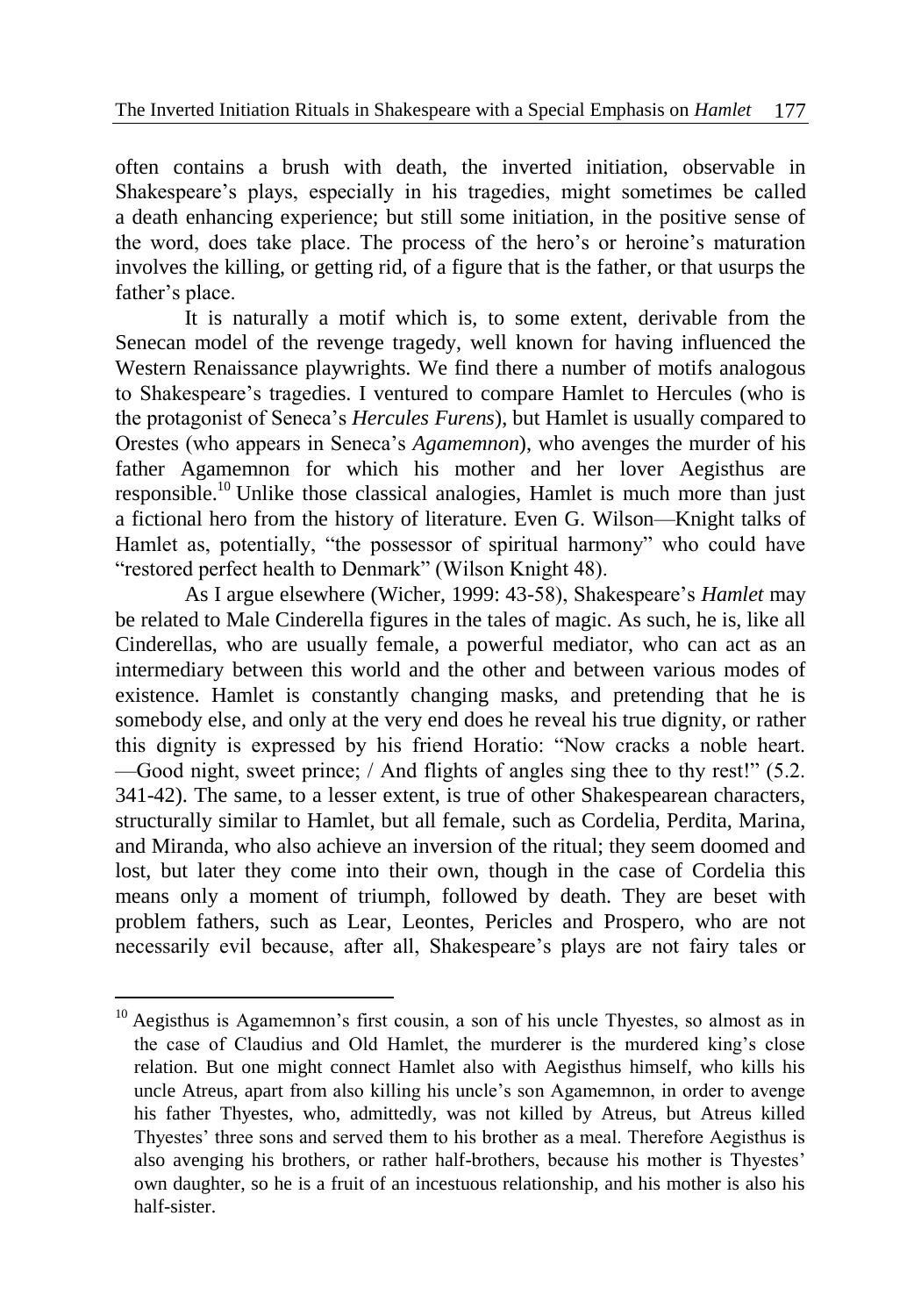myths, so his characters display often a complexity beyond the reach of simpler narrative forms.

Edward Berry observes that "In Shakespearean comedy the crucial obstacles are usually psychological, not social or metaphysical" (Berry 9). The problem is that sometimes it is difficult, especially In Shakespearean tragedies, to separate psychological obstacles from social ones. Hamlet and Cordelia's refusal to accept the roles imposed on them may be attributed to their stubborn and egotistic characters, but their rebellion reveals also a longing for a better social order, less dominated by hypocrisy and the desire to keep up appearances. As has been observed by Liebler:

> Tragedy manifests the decentering of authority, it is the image of authority in crisis. The problem of sovereign (central, supreme, ordering) authority is enacted in the crisis faced by the tragic protagonist whose behavior reflects a disruption or discontinuity, both producing and produced by that behavior. (Liebler 8)

Such protagonists can be said to have inverted a ritual that deserved to be inverted, and the very gesture of inversion had a liberating quality, even though it had dire consequences for the personal lives of the protagonists and those around them.

### **WORKS CITED**

- Apuleius, Lucius. *The Golden Ass*, trans. Robert Graves. Harmondsworth, Middlesex: Penguin Books, 1950.
- Berry, Edward. *Shakespeare's Comic Rites*. Cambridge et al.: Cambridge University Press, 2010.
- Bevington, David. *Shakespeare's Ideas. More Things in Heaven and Earth*, Malden, Oxford, Chichester: Wiley-Blackwell, 2008.
- Bloom, Harold. *Shakespeare: The Invention of the Human*. New York: Riverhead Books, 1998.
- Campbell, Joseph. *The Hero with a Thousand Faces*. London: Fontana Press, 1993.
- Eliade, Mircea. *Initiation, rites, sociétés secrètes. Naissances mystiques* (*Initiation, Rites, Secret Societies*. *Mystical Births*)*.* La Flèche (Sarthe): Gallimard, 1992.
- Frye, Northrop. *Northrop Frye on Shakespeare*. Ed. Robert Sandler. New Haven and London: Yale University Press, 1986.
- Girard, René. *Szekspir. Teatr zazdrości* (*A Theater of Envy: William Shakespeare*). Warszawa: Wydawnictwo KR, 1996.
- Grimal, Pierre. *Słownik mitologii greckiej i rzymskiej* (*A Dictionary of Greek and Roman Mythology*). Wrocław, Warszawa, Kraków, Gdańsk, Łódź: Ossolineum, 1987.